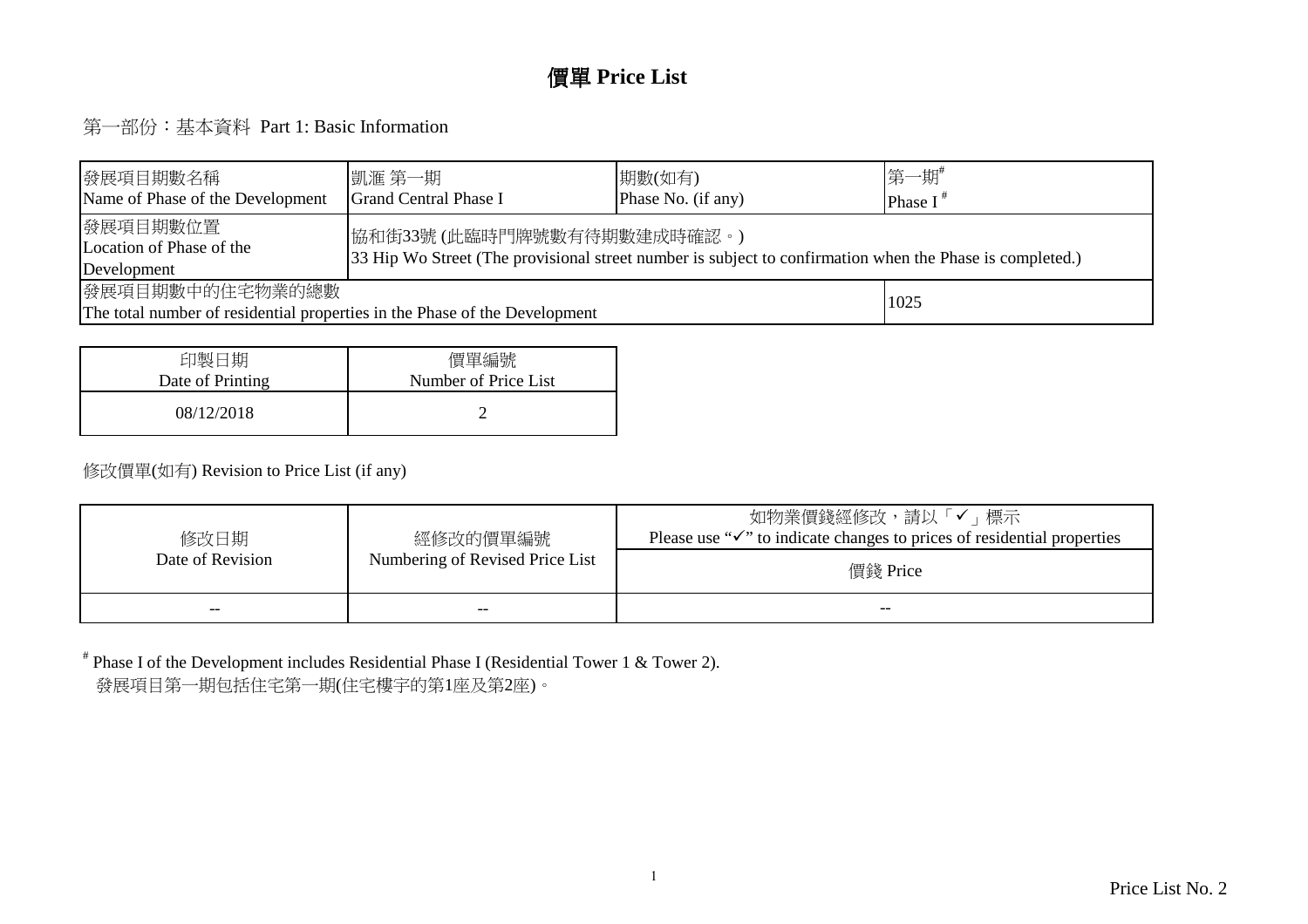|                          | 物業的描述                               |               | 實用面積                                                       | 售價           | 實用面積<br>其他指明項目的面積(不計算入實用面積)   |                      |                |          |                                                                   |                     |                          |      |                          |                          |                          |
|--------------------------|-------------------------------------|---------------|------------------------------------------------------------|--------------|-------------------------------|----------------------|----------------|----------|-------------------------------------------------------------------|---------------------|--------------------------|------|--------------------------|--------------------------|--------------------------|
|                          | Description of Residential Property |               | (包括露台,工作平台及陽台(如有))<br>平方米(平方呎)                             | (元)<br>Price | 每平方米/呎售價<br>元,每平方米            |                      |                |          | Area of other specified items (Not included in the Saleable Area) | 平方米(平方呎)            |                          |      |                          |                          |                          |
|                          |                                     |               | Saleable Area                                              | $($ \$)      | (元,每平方呎)                      |                      |                |          |                                                                   | sq. metre (sq. ft.) |                          |      |                          |                          |                          |
| 大廈名稱                     | 樓層                                  | 單位            | (including balcony, utility platform                       |              | Unit Rate of<br>Saleable Area | 空調機房                 | 窗台             | 閣樓       | 平台                                                                | 花園                  | 停車位                      | 天台   | 梯屋                       | 前庭                       | 庭院                       |
| <b>Block Name</b>        | Floor                               | Unit          | and verandah, if any)<br>sq. metre (sq. ft.)               |              | \$ per sq. metre              | Air-<br>conditioning | Bay<br>window  | Cockloft | Flat roof                                                         | Garden              | Parking<br>Space         | Roof | Stairhood                | Terrace                  | Yard                     |
|                          |                                     |               |                                                            |              | $$$ per sq. ft.)              | plant room           |                |          |                                                                   |                     |                          |      |                          |                          |                          |
|                          |                                     |               | 71.103(765)                                                |              |                               |                      |                |          |                                                                   |                     | $\overline{a}$           |      | $\overline{\phantom{a}}$ | $\overline{\phantom{a}}$ |                          |
| $\mathbf{1}$             | $\tau$                              | $\mathcal{C}$ | 露台 Balcony: 2.490 (27)                                     | 15,277,000   | 214,857<br>(19,970)           |                      |                |          |                                                                   |                     |                          |      |                          |                          |                          |
|                          |                                     |               | 工作平台 Utility Platform:1.500 (16)                           |              |                               |                      |                |          |                                                                   |                     |                          |      |                          |                          |                          |
|                          | 8                                   |               | 71.103 (765)                                               |              | 216,151                       |                      |                |          | ÷.                                                                | ÷                   | $\overline{a}$           |      | $\overline{\phantom{a}}$ | $\sim$                   |                          |
| $\mathbf{1}$             |                                     | $\mathbf C$   | 露台 Balcony: 2.490 (27)<br>工作平台 Utility Platform:1.500 (16) | 15,369,000   | (20,090)                      |                      |                |          |                                                                   |                     |                          |      |                          |                          |                          |
|                          |                                     |               |                                                            |              |                               |                      |                |          |                                                                   |                     |                          |      |                          |                          |                          |
| $\overline{\phantom{a}}$ | $\mathbf{Q}$                        | $\mathcal{C}$ | 71.103 (765)<br>露台 Balcony: 2.490 (27)                     |              | 216,151                       |                      | L.             |          |                                                                   | L,                  | $\overline{a}$           |      | $\overline{\phantom{a}}$ | $\sim$                   | $\overline{a}$           |
|                          |                                     |               | 工作平台 Utility Platform:1.500 (16)                           | 15,369,000   | (20,090)                      |                      |                |          |                                                                   |                     |                          |      |                          |                          |                          |
|                          |                                     |               | 71.103 (765)                                               |              |                               |                      |                |          |                                                                   | $\overline{a}$      | $\mathbf{L}$             |      | $\overline{\phantom{a}}$ | $\overline{\phantom{a}}$ | $\overline{a}$           |
| $\mathbf{1}$             | 10                                  | $\mathsf{C}$  | 露台 Balcony: 2.490 (27)                                     | 15,415,000   | 216,798<br>(20, 150)          |                      |                |          |                                                                   |                     |                          |      |                          |                          |                          |
|                          |                                     |               | 工作平台 Utility Platform:1.500 (16)                           |              |                               |                      |                |          |                                                                   |                     |                          |      |                          |                          |                          |
| $\mathbf{1}$             | 11                                  | $\mathbf C$   | 71.103 (765)                                               |              | 217,445                       |                      |                |          |                                                                   |                     | $\sim$                   |      | $\overline{\phantom{a}}$ | $\sim$                   | $\sim$                   |
|                          |                                     |               | 露台 Balcony: 2.490 (27)<br>工作平台 Utility Platform:1.500 (16) | 15,461,000   | (20, 210)                     |                      |                |          |                                                                   |                     |                          |      |                          |                          |                          |
|                          |                                     |               | 71.103(765)                                                |              |                               |                      |                |          |                                                                   |                     |                          |      |                          |                          |                          |
| $\mathbf{1}$             | 12                                  | $\mathbf C$   | 露台 Balcony: 2.490 (27)                                     | 15,508,000   | 218,106                       |                      | $\overline{a}$ |          |                                                                   | ÷,                  | $\overline{\phantom{m}}$ |      | $\overline{\phantom{m}}$ | $\overline{\phantom{a}}$ | $- -$                    |
|                          |                                     |               | 工作平台 Utility Platform:1.500 (16)                           |              | (20,272)                      |                      |                |          |                                                                   |                     |                          |      |                          |                          |                          |
|                          |                                     |               | 71.103 (765)                                               |              |                               |                      | ÷              |          |                                                                   | $\overline{a}$      | $\overline{a}$           |      | $\overline{a}$           | $\overline{\phantom{a}}$ | $- -$                    |
| $\mathbf{1}$             | 15                                  | $\mathbf C$   | 露台 Balcony: 2.490 (27)                                     | 15,554,000   | 218,753<br>(20, 332)          |                      |                |          |                                                                   |                     |                          |      |                          |                          |                          |
|                          |                                     |               | 工作平台 Utility Platform:1.500 (16)                           |              |                               |                      |                |          |                                                                   |                     |                          |      |                          |                          |                          |
| $\mathbf{1}$             | 16                                  | $\mathbf C$   | 71.103(765)<br>露台 Balcony: 2.490 (27)                      |              | 219,414                       |                      | L.             |          | L,                                                                | L,                  | $\overline{\phantom{a}}$ |      | $\overline{\phantom{a}}$ | $\sim$                   | $\overline{a}$           |
|                          |                                     |               | 工作平台 Utility Platform:1.500 (16)                           | 15,601,000   | (20, 393)                     |                      |                |          |                                                                   |                     |                          |      |                          |                          |                          |
|                          |                                     |               | 71.103 (765)                                               |              |                               |                      |                |          |                                                                   |                     |                          |      |                          |                          |                          |
| 1                        | 17                                  | $\mathbf C$   | 露台 Balcony: 2.490 (27)                                     | 15,647,000   | 220,061                       |                      |                |          | L,                                                                | ÷,                  | $\overline{\phantom{m}}$ |      | $\overline{\phantom{a}}$ | $\sim$                   | $- -$                    |
|                          |                                     |               | 工作平台 Utility Platform:1.500 (16)                           |              | (20, 454)                     |                      |                |          |                                                                   |                     |                          |      |                          |                          |                          |
|                          |                                     |               | 71.103(765)                                                |              |                               |                      |                |          |                                                                   |                     | $\overline{\phantom{a}}$ |      | $\overline{\phantom{m}}$ | $\overline{a}$           | $\overline{\phantom{a}}$ |
| -1                       | 18                                  | $\mathbf C$   | 露台 Balcony: 2.490 (27)<br>工作平台 Utility Platform:1.500 (16) | 16.055.000   | 225,799<br>(20,987)           |                      |                |          |                                                                   |                     |                          |      |                          |                          |                          |
|                          |                                     |               |                                                            |              |                               |                      |                |          |                                                                   |                     |                          |      |                          |                          |                          |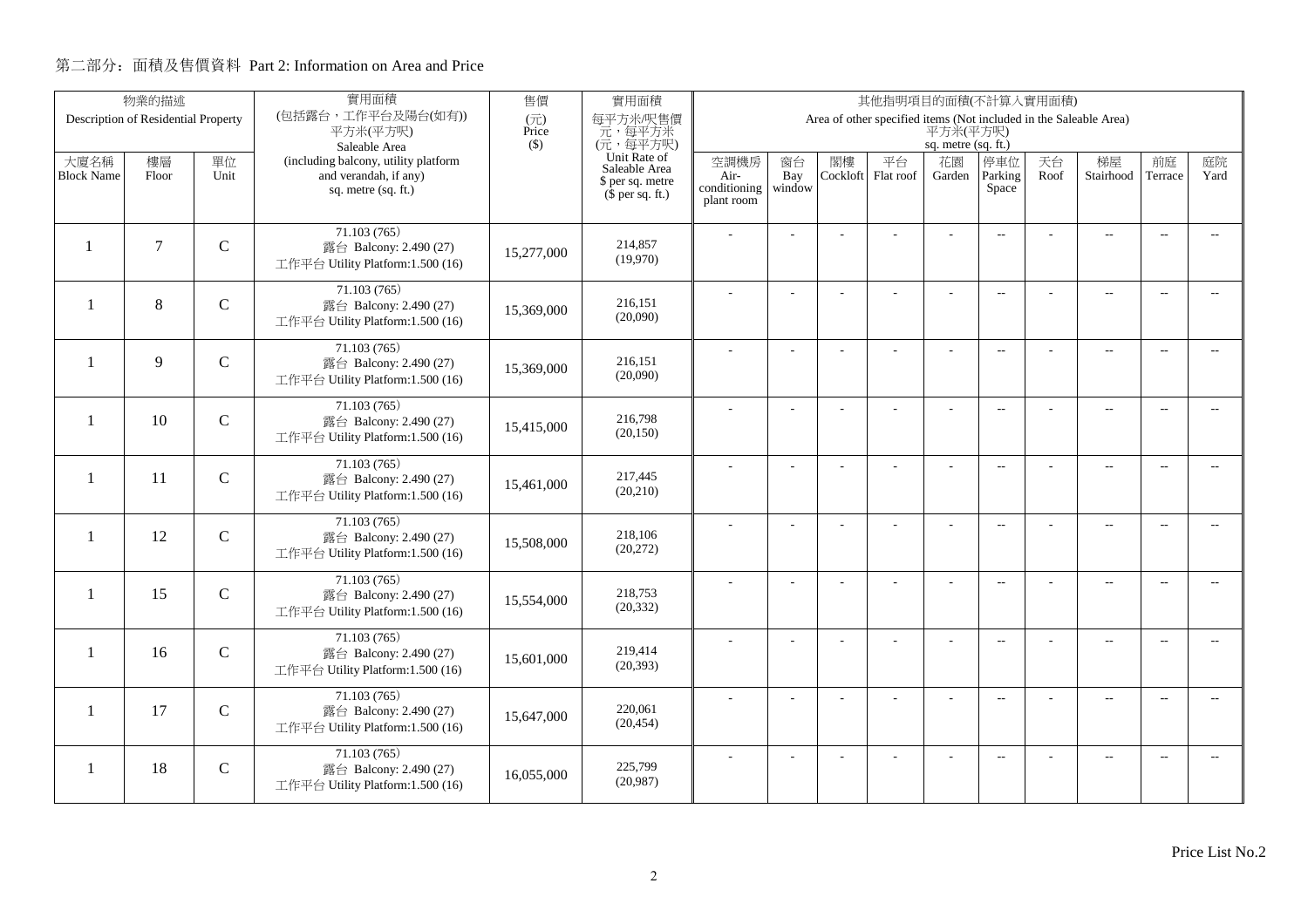|                          | 物業的描述                               |               | 實用面積                                                       | 售價                                | 實用面積<br>其他指明項目的面積(不計算入實用面積)   |                      |                |          |                                                                   |                     |                          |      |                          |                          |                          |
|--------------------------|-------------------------------------|---------------|------------------------------------------------------------|-----------------------------------|-------------------------------|----------------------|----------------|----------|-------------------------------------------------------------------|---------------------|--------------------------|------|--------------------------|--------------------------|--------------------------|
|                          | Description of Residential Property |               | (包括露台,工作平台及陽台(如有))<br>平方米(平方呎)                             | $(\overrightarrow{\pi})$<br>Price | 每平方米/呎售價<br>元,每平方米            |                      |                |          | Area of other specified items (Not included in the Saleable Area) | 平方米(平方呎)            |                          |      |                          |                          |                          |
|                          |                                     |               | Saleable Area                                              | $($ \$)                           | (元,每平方呎)                      |                      |                |          |                                                                   | sq. metre (sq. ft.) |                          |      |                          |                          |                          |
| 大廈名稱                     | 樓層                                  | 單位            | (including balcony, utility platform                       |                                   | Unit Rate of<br>Saleable Area | 空調機房                 | 窗台             | 閣樓       | 平台                                                                | 花園                  | 停車位                      | 天台   | 梯屋                       | 前庭                       | 庭院                       |
| <b>Block Name</b>        | Floor                               | Unit          | and verandah, if any)<br>sq. metre (sq. ft.)               |                                   | \$ per sq. metre              | Air-<br>conditioning | Bay<br>window  | Cockloft | Flat roof                                                         | Garden              | Parking<br>Space         | Roof | Stairhood                | Terrace                  | Yard                     |
|                          |                                     |               |                                                            |                                   | $(\bar{\S}$ per sq. ft.)      | plant room           |                |          |                                                                   |                     |                          |      |                          |                          |                          |
|                          |                                     |               | 71.103(765)                                                |                                   |                               |                      |                |          |                                                                   |                     |                          |      |                          |                          |                          |
|                          | 19                                  | $\mathbf C$   | 露台 Balcony: 2.490 (27)                                     | 16.055.000                        | 225,799                       |                      |                |          |                                                                   |                     | $\overline{a}$           |      | $\overline{\phantom{a}}$ | $\sim$                   |                          |
|                          |                                     |               | 工作平台 Utility Platform:1.500 (16)                           |                                   | (20,987)                      |                      |                |          |                                                                   |                     |                          |      |                          |                          |                          |
|                          |                                     |               | 71.103(765)                                                |                                   |                               |                      |                |          |                                                                   |                     | $\overline{\phantom{a}}$ |      | $\overline{\phantom{a}}$ | $\sim$                   |                          |
| $\overline{\phantom{a}}$ | 20                                  | $\mathcal{C}$ | 露台 Balcony: 2.490 (27)                                     | 16,150,000                        | 227,135                       |                      |                |          |                                                                   |                     |                          |      |                          |                          |                          |
|                          |                                     |               | 工作平台 Utility Platform:1.500 (16)                           |                                   | (21, 111)                     |                      |                |          |                                                                   |                     |                          |      |                          |                          |                          |
|                          |                                     |               | 71.103 (765)                                               |                                   |                               |                      | $\overline{a}$ |          | L.                                                                | ÷                   | $\overline{\phantom{a}}$ |      | $\overline{a}$           | $\overline{\phantom{a}}$ | $-$                      |
| $\mathbf{1}$             | 21                                  | $\mathbf C$   | 露台 Balcony: 2.490 (27)                                     | 16,200,000                        | 227,838<br>(21, 176)          |                      |                |          |                                                                   |                     |                          |      |                          |                          |                          |
|                          |                                     |               | 工作平台 Utility Platform:1.500 (16)                           |                                   |                               |                      |                |          |                                                                   |                     |                          |      |                          |                          |                          |
|                          |                                     |               | 71.103 (765)                                               |                                   |                               |                      |                |          |                                                                   | L,                  | $\overline{a}$           |      | $\overline{\phantom{a}}$ | $\overline{\phantom{a}}$ | $- -$                    |
| -1                       | 22                                  | $\mathbf C$   | 露台 Balcony: 2.490 (27)<br>工作平台 Utility Platform:1.500 (16) | 16,247,000                        | 228,500<br>(21, 238)          |                      |                |          |                                                                   |                     |                          |      |                          |                          |                          |
|                          |                                     |               |                                                            |                                   |                               |                      |                |          |                                                                   |                     |                          |      |                          |                          |                          |
| -1                       | 23                                  | $\mathsf{C}$  | 71.103 (765)<br>露台 Balcony: 2.490 (27)                     |                                   | 229,189                       |                      |                |          |                                                                   | ÷.                  | $\overline{\phantom{a}}$ |      | $\overline{a}$           | $\overline{\phantom{a}}$ | $- -$                    |
|                          |                                     |               | 工作平台 Utility Platform:1.500 (16)                           | 16,296,000                        | (21, 302)                     |                      |                |          |                                                                   |                     |                          |      |                          |                          |                          |
|                          |                                     |               |                                                            |                                   |                               |                      |                |          |                                                                   |                     |                          |      |                          |                          |                          |
| $\mathbf{1}$             | 25                                  | $\mathsf{C}$  | 71.103 (765)<br>露台 Balcony: 2.490 (27)                     |                                   | 229,878                       |                      | $\overline{a}$ |          |                                                                   | ÷,                  | $\overline{\phantom{a}}$ |      | $\overline{a}$           | $\sim$                   | $- -$                    |
|                          |                                     |               | 工作平台 Utility Platform:1.500 (16)                           | 16,345,000                        | (21, 366)                     |                      |                |          |                                                                   |                     |                          |      |                          |                          |                          |
|                          |                                     |               | 71.103 (765)                                               |                                   |                               |                      | L.             |          |                                                                   | L,                  | $\overline{\phantom{a}}$ |      | $\overline{a}$           | $\overline{a}$           | $\overline{\phantom{a}}$ |
| $\mathbf{1}$             | 26                                  | $\mathbf C$   | 露台 Balcony: 2.490 (27)                                     | 16.394,000                        | 230,567                       |                      |                |          |                                                                   |                     |                          |      |                          |                          |                          |
|                          |                                     |               | 工作平台 Utility Platform:1.500 (16)                           |                                   | (21, 430)                     |                      |                |          |                                                                   |                     |                          |      |                          |                          |                          |
|                          |                                     |               | 71.103(765)                                                |                                   |                               |                      | $\overline{a}$ |          | ÷,                                                                | ÷,                  | $\overline{\phantom{a}}$ |      | $\overline{\phantom{a}}$ | $\sim$                   | $- -$                    |
| -1                       | 28                                  | $\mathsf{C}$  | 露台 Balcony: 2.490 (27)                                     | 16,723,000                        | 235.194<br>(21, 860)          |                      |                |          |                                                                   |                     |                          |      |                          |                          |                          |
|                          |                                     |               | 工作平台 Utility Platform:1.500 (16)                           |                                   |                               |                      |                |          |                                                                   |                     |                          |      |                          |                          |                          |
|                          |                                     |               | 71.103 (765)                                               |                                   |                               |                      | ÷              |          | L.                                                                | ÷                   | $\overline{a}$           |      | $\overline{a}$           | $\sim$                   | $- -$                    |
| 1                        | 29                                  | $\mathbf C$   | 露台 Balcony: 2.490 (27)<br>工作平台 Utility Platform:1.500 (16) | 16,723,000                        | 235,194<br>(21, 860)          |                      |                |          |                                                                   |                     |                          |      |                          |                          |                          |
|                          |                                     |               |                                                            |                                   |                               |                      |                |          |                                                                   |                     |                          |      |                          |                          |                          |
| 1                        | 30                                  | $\mathbf C$   | 71.103(765)                                                |                                   | 236,361                       |                      |                |          |                                                                   |                     | $\overline{a}$           |      | $\overline{\phantom{m}}$ | $\overline{a}$           | $\overline{\phantom{a}}$ |
|                          |                                     |               | 露台 Balcony: 2.490 (27)<br>工作平台 Utility Platform:1.500 (16) | 16,806,000                        | (21,969)                      |                      |                |          |                                                                   |                     |                          |      |                          |                          |                          |
|                          |                                     |               |                                                            |                                   |                               |                      |                |          |                                                                   |                     |                          |      |                          |                          |                          |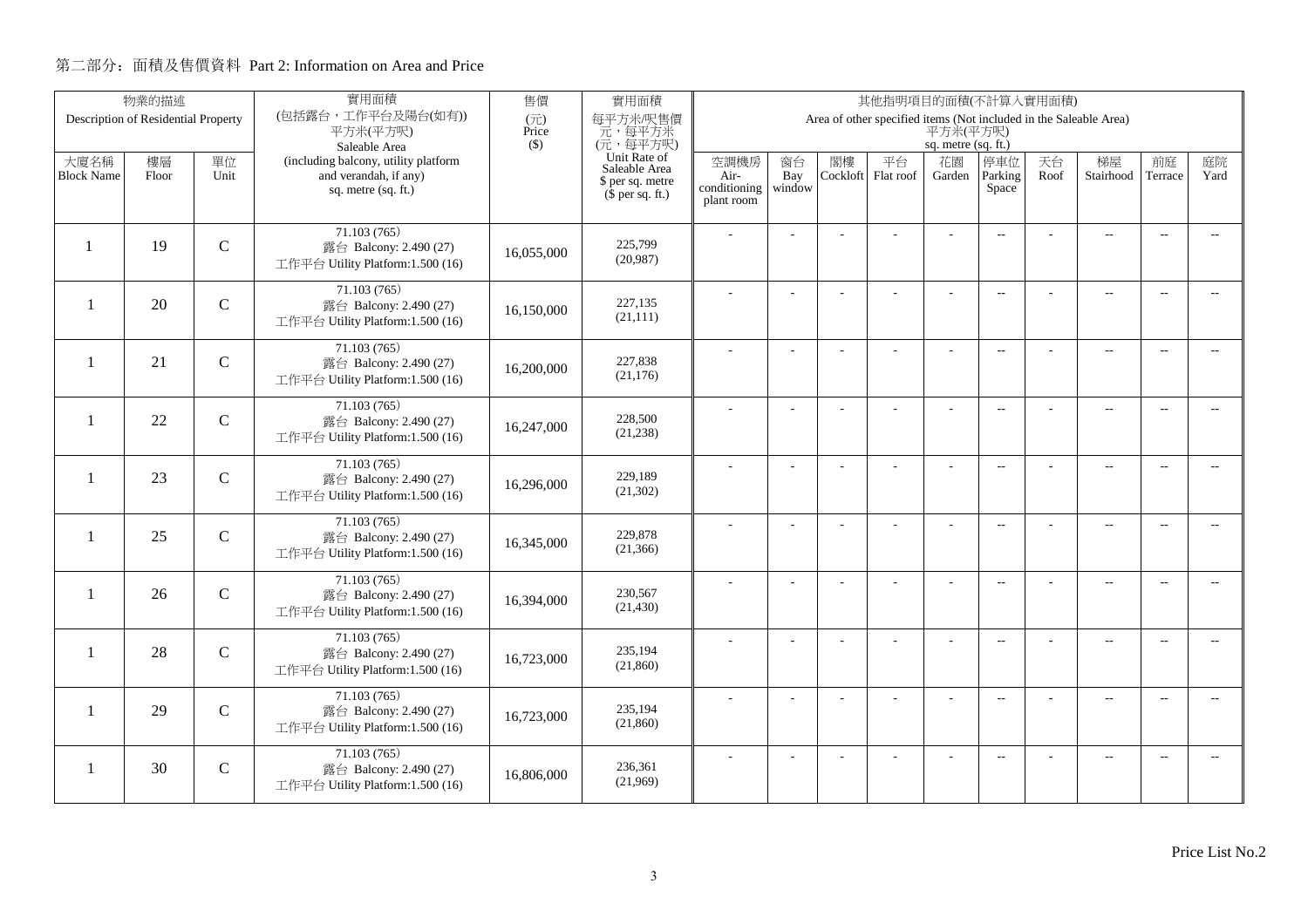|                           | 物業的描述                               |               | 實用面積<br>售價<br>實用面積<br>其他指明項目的面積(不計算入實用面積)                     |              |                                                   |                              |                     |                |                                                                   |                     |                          |            |                          |                          |                          |
|---------------------------|-------------------------------------|---------------|---------------------------------------------------------------|--------------|---------------------------------------------------|------------------------------|---------------------|----------------|-------------------------------------------------------------------|---------------------|--------------------------|------------|--------------------------|--------------------------|--------------------------|
|                           | Description of Residential Property |               | (包括露台,工作平台及陽台(如有))<br>平方米(平方呎)                                | (元)<br>Price | 每平方米/呎售價<br>元,每平方米                                |                              |                     |                | Area of other specified items (Not included in the Saleable Area) | 平方米(平方呎)            |                          |            |                          |                          |                          |
|                           |                                     |               | Saleable Area                                                 | $($ \$)      | (元,每平方呎)                                          |                              |                     |                |                                                                   | sq. metre (sq. ft.) |                          |            |                          |                          |                          |
| 大廈名稱<br><b>Block Name</b> | 樓層<br>Floor                         | 單位<br>Unit    | (including balcony, utility platform<br>and verandah, if any) |              | Unit Rate of<br>Saleable Area<br>\$ per sq. metre | 空調機房<br>Air-<br>conditioning | 窗台<br>Bay<br>window | 閣樓<br>Cockloft | 平台<br>Flat roof                                                   | 花園<br>Garden        | 停車位<br>Parking<br>Space  | 天台<br>Roof | 梯屋<br>Stairhood          | 前庭<br>Terrace            | 庭院<br>Yard               |
|                           |                                     |               | sq. metre (sq. ft.)                                           |              | $$$ per sq. ft.)                                  | plant room                   |                     |                |                                                                   |                     |                          |            |                          |                          |                          |
| $\mathbf{1}$              | 31                                  | $\mathbf C$   | 71.103(765)<br>露台 Balcony: 2.490 (27)                         |              | 237.543                                           |                              |                     |                |                                                                   |                     | $\overline{a}$           |            | $\overline{\phantom{a}}$ | $\overline{\phantom{a}}$ |                          |
|                           |                                     |               | 工作平台 Utility Platform:1.500 (16)                              | 16,890,000   | (22,078)                                          |                              |                     |                |                                                                   |                     |                          |            |                          |                          |                          |
| $\mathbf{1}$              | 32                                  | $\mathbf C$   | 71.103 (765)<br>露台 Balcony: 2.490 (27)                        |              | 238,724                                           |                              |                     |                | ÷.                                                                | ÷                   | $\overline{a}$           |            | $\overline{\phantom{a}}$ | $\sim$                   |                          |
|                           |                                     |               | 工作平台 Utility Platform:1.500 (16)                              | 16,974,000   | (22, 188)                                         |                              |                     |                |                                                                   |                     |                          |            |                          |                          |                          |
| $\overline{\phantom{0}}$  | 33                                  | $\mathbf C$   | 71.103 (765)<br>露台 Balcony: 2.490 (27)                        | 17,060,000   | 239,934                                           |                              | L.                  |                |                                                                   | L,                  | $\overline{a}$           |            | $\overline{\phantom{a}}$ | $\sim$                   | $\overline{a}$           |
|                           |                                     |               | 工作平台 Utility Platform:1.500 (16)                              |              | (22, 301)                                         |                              |                     |                |                                                                   |                     |                          |            |                          |                          |                          |
| -1                        | 35                                  | $\mathsf{C}$  | 71.103 (765)<br>露台 Balcony: 2.490 (27)                        | 17,144,000   | 241,115                                           |                              |                     |                |                                                                   | L,                  | $\overline{a}$           |            | $\overline{\phantom{a}}$ | $\overline{\phantom{a}}$ | $- -$                    |
|                           |                                     |               | 工作平台 Utility Platform:1.500 (16)                              |              | (22, 410)                                         |                              |                     |                |                                                                   |                     |                          |            |                          |                          |                          |
| $\mathbf{1}$              | 36                                  | $\mathbf C$   | 71.103 (765)<br>露台 Balcony: 2.490 (27)                        | 17,230,000   | 242,325                                           |                              |                     |                |                                                                   |                     | $\sim$                   |            | $\overline{\phantom{a}}$ | $\sim$                   | $\sim$                   |
|                           |                                     |               | 工作平台 Utility Platform:1.500 (16)                              |              | (22, 523)                                         |                              |                     |                |                                                                   |                     |                          |            |                          |                          |                          |
| $\mathbf{1}$              | 37                                  | $\mathbf C$   | 71.103(765)<br>露台 Balcony: 2.490 (27)                         | 17,316,000   | 243,534                                           |                              | $\overline{a}$      |                |                                                                   | ÷,                  | $\overline{\phantom{m}}$ |            | $\overline{\phantom{m}}$ | $\overline{\phantom{a}}$ | $- -$                    |
|                           |                                     |               | 工作平台 Utility Platform:1.500 (16)                              |              | (22, 635)                                         |                              |                     |                |                                                                   |                     |                          |            |                          |                          |                          |
| $\mathbf{1}$              | 38                                  | $\mathbf C$   | 71.103 (765)<br>露台 Balcony: 2.490 (27)                        | 17,490,000   | 245,981                                           |                              | ÷                   |                |                                                                   | $\overline{a}$      | $\overline{a}$           |            | $\overline{\phantom{a}}$ | $\overline{\phantom{a}}$ | $- -$                    |
|                           |                                     |               | 工作平台 Utility Platform:1.500 (16)                              |              | (22, 863)                                         |                              |                     |                |                                                                   |                     |                          |            |                          |                          |                          |
| -1                        | 39                                  | $\mathcal{C}$ | 71.103(765)<br>露台 Balcony: 2.490 (27)                         | 17,490,000   | 245.981                                           |                              | L.                  |                | L,                                                                | L,                  | $\overline{\phantom{a}}$ |            | $\overline{\phantom{a}}$ | $\sim$                   | $\overline{a}$           |
|                           |                                     |               | 工作平台 Utility Platform:1.500 (16)                              |              | (22, 863)                                         |                              |                     |                |                                                                   |                     |                          |            |                          |                          |                          |
| 1                         | 11                                  | $\bf K$       | 53.339 (574)<br>露台 Balcony: 2.000 (22)                        | 12,355,000   | 231,632                                           |                              | ÷                   |                |                                                                   | ÷,                  | $\overline{\phantom{m}}$ |            | $\overline{\phantom{a}}$ | $\sim$                   | $- -$                    |
|                           |                                     |               | 工作平台 Utility Platform:1.500 (16)                              |              | (21, 524)                                         |                              |                     |                |                                                                   |                     |                          |            |                          |                          |                          |
| -1                        | 12                                  | $\bf K$       | 53.339 (574)<br>露台 Balcony: 2.000 (22)                        | 12,405,000   | 232,569                                           |                              |                     |                |                                                                   |                     | $\overline{\phantom{a}}$ |            | $\overline{\phantom{m}}$ | $\overline{a}$           | $\overline{\phantom{a}}$ |
|                           |                                     |               | 工作平台 Utility Platform:1.500 (16)                              |              | (21,611)                                          |                              |                     |                |                                                                   |                     |                          |            |                          |                          |                          |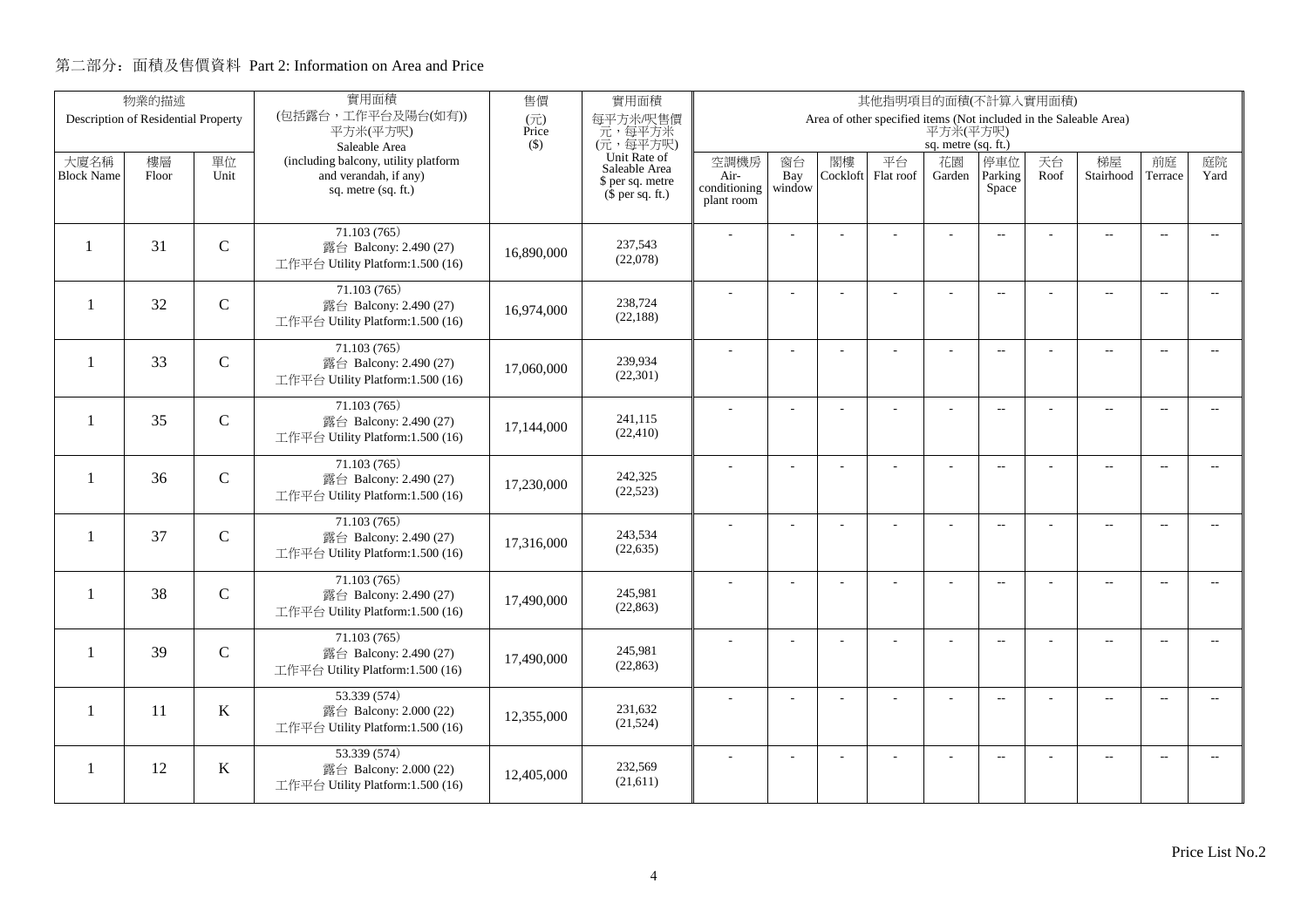|                   | 物業的描述                               |         | 實用面積<br>售價<br>實用面積<br>其他指明項目的面積(不計算入實用面積)                  |              |                                      |                      |                |          |                                                                   |                     |                          |      |                          |                          |                          |
|-------------------|-------------------------------------|---------|------------------------------------------------------------|--------------|--------------------------------------|----------------------|----------------|----------|-------------------------------------------------------------------|---------------------|--------------------------|------|--------------------------|--------------------------|--------------------------|
|                   | Description of Residential Property |         | (包括露台,工作平台及陽台(如有))<br>平方米(平方呎)                             | (元)<br>Price | 每平方米/呎售價<br>元,每平方米                   |                      |                |          | Area of other specified items (Not included in the Saleable Area) | 平方米(平方呎)            |                          |      |                          |                          |                          |
|                   |                                     |         | Saleable Area                                              | $($ \$)      | (元,每平方呎)                             |                      |                |          |                                                                   | sq. metre (sq. ft.) |                          |      |                          |                          |                          |
| 大廈名稱              | 樓層                                  | 單位      | (including balcony, utility platform                       |              | Unit Rate of<br>Saleable Area        | 空調機房                 | 窗台             | 閣樓       | 平台                                                                | 花園                  | 停車位                      | 天台   | 梯屋                       | 前庭                       | 庭院<br>Yard               |
| <b>Block Name</b> | Floor                               | Unit    | and verandah, if any)<br>sq. metre (sq. ft.)               |              | \$ per sq. metre<br>$$$ per sq. ft.) | Air-<br>conditioning | Bay<br>window  | Cockloft | Flat roof                                                         | Garden              | Parking<br>Space         | Roof | Stairhood                | Terrace                  |                          |
|                   |                                     |         |                                                            |              |                                      | plant room           |                |          |                                                                   |                     |                          |      |                          |                          |                          |
|                   |                                     |         | 53.339 (574)                                               |              |                                      |                      |                |          |                                                                   |                     | $\overline{a}$           |      | $\overline{\phantom{a}}$ | $\overline{\phantom{a}}$ |                          |
| $\mathbf{1}$      | 15                                  | K       | 露台 Balcony: 2.000 (22)                                     | 12,455,000   | 233,506<br>(21,699)                  |                      |                |          |                                                                   |                     |                          |      |                          |                          |                          |
|                   |                                     |         | 工作平台 Utility Platform:1.500 (16)                           |              |                                      |                      |                |          |                                                                   |                     |                          |      |                          |                          |                          |
| $\mathbf{1}$      | 16                                  | $\bf K$ | 53.339 (574)                                               |              | 234,425                              |                      |                |          | ÷.                                                                | ÷.                  | $\overline{a}$           |      | $\overline{a}$           | $\sim$                   |                          |
|                   |                                     |         | 露台 Balcony: 2.000 (22)<br>工作平台 Utility Platform:1.500 (16) | 12,504,000   | (21, 784)                            |                      |                |          |                                                                   |                     |                          |      |                          |                          |                          |
|                   |                                     |         |                                                            |              |                                      |                      |                |          |                                                                   |                     |                          |      |                          |                          |                          |
| -1                | 17                                  | K       | 53.339 (574)<br>露台 Balcony: 2.000 (22)                     |              | 235,362                              |                      | L.             |          |                                                                   | L,                  | $\overline{a}$           |      | $\overline{\phantom{a}}$ | $\sim$                   | $\overline{a}$           |
|                   |                                     |         | 工作平台 Utility Platform:1.500 (16)                           | 12,554,000   | (21, 871)                            |                      |                |          |                                                                   |                     |                          |      |                          |                          |                          |
|                   |                                     |         | 53.339 (574)                                               |              |                                      |                      |                |          |                                                                   | $\overline{a}$      | $\mathbf{L}$             |      | $\overline{\phantom{a}}$ | $\overline{\phantom{a}}$ | $- -$                    |
| $\mathbf{1}$      | 18                                  | K       | 露台 Balcony: 2.000 (22)                                     | 12,655,000   | 237,256<br>(22,047)                  |                      |                |          |                                                                   |                     |                          |      |                          |                          |                          |
|                   |                                     |         | 工作平台 Utility Platform:1.500 (16)                           |              |                                      |                      |                |          |                                                                   |                     |                          |      |                          |                          |                          |
| $\mathbf{1}$      | 19                                  | K       | 53.339 (574)                                               |              | 237,256                              |                      |                |          |                                                                   |                     | $\sim$                   |      | $\overline{\phantom{a}}$ | $\sim$                   | $\sim$                   |
|                   |                                     |         | 露台 Balcony: 2.000 (22)<br>工作平台 Utility Platform:1.500 (16) | 12,655,000   | (22,047)                             |                      |                |          |                                                                   |                     |                          |      |                          |                          |                          |
|                   |                                     |         | 53.339 (574)                                               |              |                                      |                      |                |          |                                                                   |                     |                          |      |                          |                          |                          |
| $\mathbf{1}$      | 20                                  | $\bf K$ | 露台 Balcony: 2.000 (22)                                     | 12,693,000   | 237,968                              |                      | $\overline{a}$ |          |                                                                   | ÷,                  | $\overline{\phantom{m}}$ |      | $\overline{\phantom{m}}$ | $\overline{\phantom{a}}$ | $- -$                    |
|                   |                                     |         | 工作平台 Utility Platform:1.500 (16)                           |              | (22, 113)                            |                      |                |          |                                                                   |                     |                          |      |                          |                          |                          |
|                   |                                     |         | 53.339 (574)                                               |              |                                      |                      | ÷              |          |                                                                   | $\overline{a}$      | $\overline{a}$           |      | $\overline{a}$           | $\overline{\phantom{a}}$ | $- -$                    |
| $\mathbf{1}$      | 21                                  | $\bf K$ | 露台 Balcony: 2.000 (22)                                     | 12,730,000   | 238,662<br>(22, 178)                 |                      |                |          |                                                                   |                     |                          |      |                          |                          |                          |
|                   |                                     |         | 工作平台 Utility Platform:1.500 (16)                           |              |                                      |                      |                |          |                                                                   |                     |                          |      |                          |                          |                          |
| -1                | 22                                  | K       | 53.339 (574)<br>露台 Balcony: 2.000 (22)                     |              | 239.393                              |                      | L.             |          | L,                                                                | L,                  | $\overline{\phantom{a}}$ |      | $\overline{\phantom{a}}$ | $\sim$                   | $\overline{a}$           |
|                   |                                     |         | 工作平台 Utility Platform:1.500 (16)                           | 12,769,000   | (22, 246)                            |                      |                |          |                                                                   |                     |                          |      |                          |                          |                          |
|                   |                                     |         | 53.339 (574)                                               |              |                                      |                      |                |          |                                                                   |                     |                          |      |                          |                          |                          |
| 1                 | 23                                  | $\bf K$ | 露台 Balcony: 2.000 (22)                                     | 12,807,000   | 240,106                              |                      | ÷              |          | L,                                                                | ÷,                  | $\overline{\phantom{m}}$ |      | $\overline{\phantom{a}}$ | $\sim$                   | $\overline{\phantom{a}}$ |
|                   |                                     |         | 工作平台 Utility Platform:1.500 (16)                           |              | (22, 312)                            |                      |                |          |                                                                   |                     |                          |      |                          |                          |                          |
|                   |                                     |         | 53.339 (574)                                               |              |                                      |                      |                |          |                                                                   |                     | $\overline{\phantom{a}}$ |      | $\overline{\phantom{m}}$ | $\overline{a}$           | $\overline{a}$           |
| -1                | 25                                  | $\bf K$ | 露台 Balcony: 2.000 (22)                                     | 12,846,000   | 240,837<br>(22, 380)                 |                      |                |          |                                                                   |                     |                          |      |                          |                          |                          |
|                   |                                     |         | 工作平台 Utility Platform:1.500 (16)                           |              |                                      |                      |                |          |                                                                   |                     |                          |      |                          |                          |                          |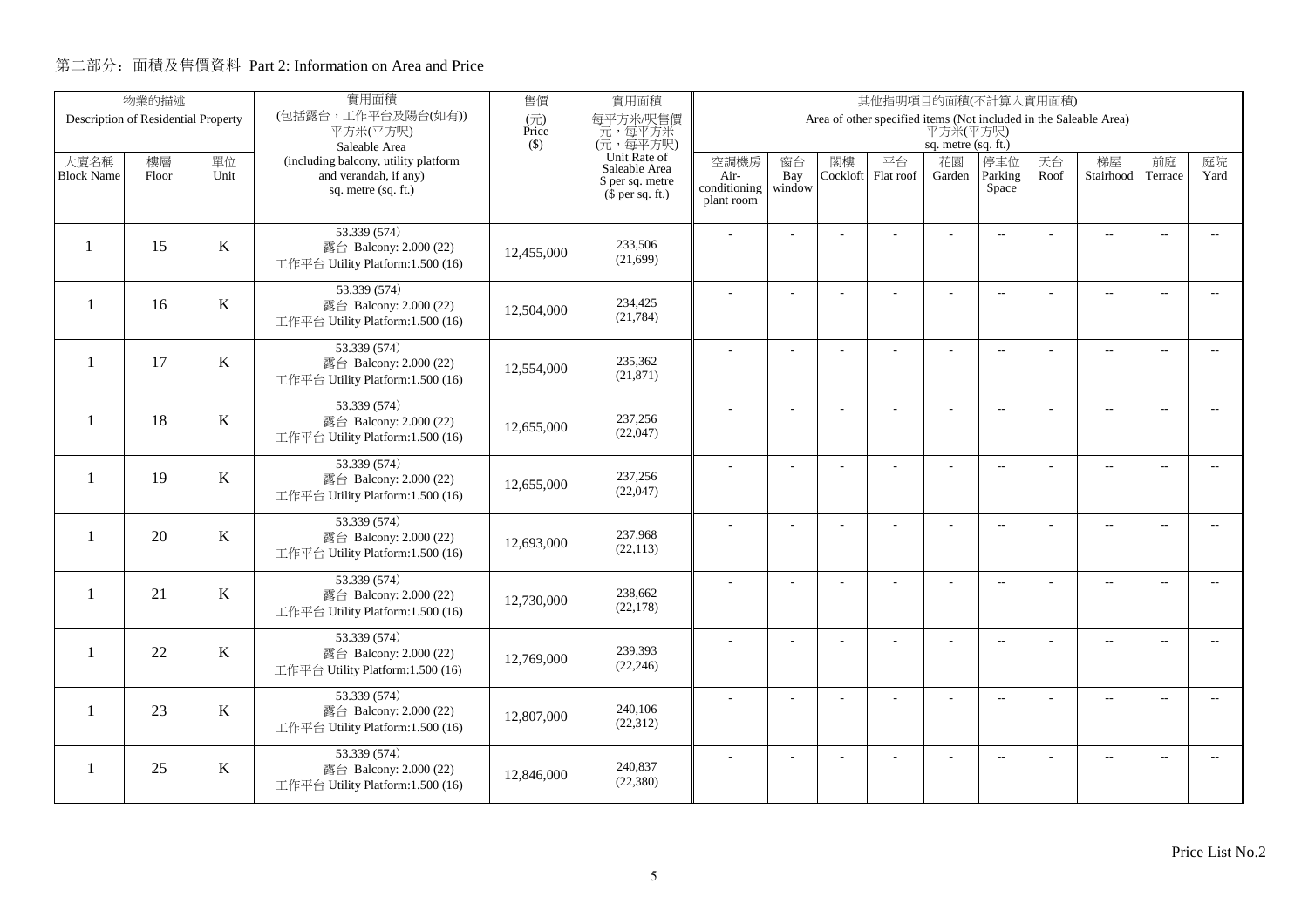|                          | 物業的描述                               |         | 實用面積                                                       | 售價<br>實用面積<br>其他指明項目的面積(不計算入實用面積) |                               |                      |                |          |                                                                   |                     |                          |      |                          |                          |                          |
|--------------------------|-------------------------------------|---------|------------------------------------------------------------|-----------------------------------|-------------------------------|----------------------|----------------|----------|-------------------------------------------------------------------|---------------------|--------------------------|------|--------------------------|--------------------------|--------------------------|
|                          | Description of Residential Property |         | (包括露台,工作平台及陽台(如有))<br>平方米(平方呎)                             | $(\overrightarrow{\pi})$<br>Price | 每平方米/呎售價<br>元,每平方米            |                      |                |          | Area of other specified items (Not included in the Saleable Area) | 平方米(平方呎)            |                          |      |                          |                          |                          |
|                          |                                     |         | Saleable Area                                              | $($ \$)                           | (元,每平方呎)                      |                      |                |          |                                                                   | sq. metre (sq. ft.) |                          |      |                          |                          |                          |
| 大廈名稱                     | 樓層                                  | 單位      | (including balcony, utility platform                       |                                   | Unit Rate of<br>Saleable Area | 空調機房                 | 窗台             | 閣樓       | 平台                                                                | 花園                  | 停車位                      | 天台   | 梯屋                       | 前庭                       | 庭院                       |
| <b>Block Name</b>        | Floor                               | Unit    | and verandah, if any)<br>sq. metre (sq. ft.)               |                                   | \$ per sq. metre              | Air-<br>conditioning | Bay<br>window  | Cockloft | Flat roof                                                         | Garden              | Parking<br>Space         | Roof | Stairhood                | Terrace                  | Yard                     |
|                          |                                     |         |                                                            |                                   | $(\bar{\S}$ per sq. ft.)      | plant room           |                |          |                                                                   |                     |                          |      |                          |                          |                          |
|                          |                                     |         | 53.339 (574)                                               |                                   |                               |                      |                |          |                                                                   |                     | $\overline{a}$           |      | $\overline{\phantom{a}}$ | $\sim$                   |                          |
|                          | 26                                  | $\bf K$ | 露台 Balcony: 2.000 (22)                                     | 12,884,000                        | 241,549                       |                      |                |          |                                                                   |                     |                          |      |                          |                          |                          |
|                          |                                     |         | 工作平台 Utility Platform:1.500 (16)                           |                                   | (22, 446)                     |                      |                |          |                                                                   |                     |                          |      |                          |                          |                          |
|                          |                                     |         | 53.339 (574)                                               |                                   |                               |                      |                |          |                                                                   |                     | $\overline{\phantom{a}}$ |      | $\overline{\phantom{a}}$ | $\sim$                   |                          |
| $\overline{\phantom{0}}$ | 28                                  | K       | 露台 Balcony: 2.000 (22)<br>工作平台 Utility Platform:1.500 (16) | 13,000,000                        | 243,724<br>(22, 648)          |                      |                |          |                                                                   |                     |                          |      |                          |                          |                          |
|                          |                                     |         |                                                            |                                   |                               |                      |                |          |                                                                   |                     |                          |      |                          |                          |                          |
| $\mathbf{1}$             | 29                                  | $\bf K$ | 53.339 (574)<br>露台 Balcony: 2.000 (22)                     |                                   | 244,437                       |                      | $\overline{a}$ |          | L.                                                                | ÷                   | $\overline{\phantom{a}}$ |      | $\overline{a}$           | $\overline{\phantom{a}}$ | $-$                      |
|                          |                                     |         | 工作平台 Utility Platform:1.500 (16)                           | 13,038,000                        | (22, 714)                     |                      |                |          |                                                                   |                     |                          |      |                          |                          |                          |
|                          |                                     |         | 53.339 (574)                                               |                                   |                               |                      |                |          |                                                                   |                     | $\overline{a}$           |      | $\overline{\phantom{a}}$ | $\overline{\phantom{a}}$ | $- -$                    |
| -1                       | 30                                  | K       | 露台 Balcony: 2.000 (22)                                     | 13,079,000                        | 245,205                       |                      |                |          |                                                                   |                     |                          |      |                          |                          |                          |
|                          |                                     |         | 工作平台 Utility Platform:1.500 (16)                           |                                   | (22,786)                      |                      |                |          |                                                                   |                     |                          |      |                          |                          |                          |
|                          |                                     |         | 53.339 (574)                                               |                                   | 245.936                       |                      |                |          |                                                                   | ÷.                  | $\overline{\phantom{a}}$ |      | $\overline{a}$           | $\overline{\phantom{a}}$ | $- -$                    |
| $\mathbf{1}$             | 31                                  | K       | 露台 Balcony: 2.000 (22)<br>工作平台 Utility Platform:1.500 (16) | 13,118,000                        | (22, 854)                     |                      |                |          |                                                                   |                     |                          |      |                          |                          |                          |
|                          |                                     |         |                                                            |                                   |                               |                      |                |          |                                                                   |                     |                          |      |                          |                          |                          |
| $\mathbf{1}$             | 32                                  | $\bf K$ | 53.339 (574)<br>露台 Balcony: 2.000 (22)                     |                                   | 246,668                       |                      | $\overline{a}$ |          |                                                                   | ÷,                  | $\overline{\phantom{a}}$ |      | $\overline{a}$           | $\overline{\phantom{a}}$ | $\overline{\phantom{a}}$ |
|                          |                                     |         | 工作平台 Utility Platform:1.500 (16)                           | 13,157,000                        | (22, 922)                     |                      |                |          |                                                                   |                     |                          |      |                          |                          |                          |
|                          |                                     |         | 53.339 (574)                                               |                                   |                               |                      | L.             |          |                                                                   | L,                  | $\overline{\phantom{a}}$ |      | $\overline{a}$           | $\overline{a}$           | $\overline{\phantom{a}}$ |
| $\mathbf{1}$             | 33                                  | $\bf K$ | 露台 Balcony: 2.000 (22)                                     | 13.196.000                        | 247,399<br>(22,990)           |                      |                |          |                                                                   |                     |                          |      |                          |                          |                          |
|                          |                                     |         | 工作平台 Utility Platform:1.500 (16)                           |                                   |                               |                      |                |          |                                                                   |                     |                          |      |                          |                          |                          |
|                          |                                     |         | 53.339 (574)                                               |                                   | 248,149                       |                      | $\overline{a}$ |          | ÷,                                                                | ÷,                  | $\overline{\phantom{a}}$ |      | $\overline{\phantom{a}}$ | $\sim$                   | $- -$                    |
| $\mathbf{1}$             | 35                                  | K       | 露台 Balcony: 2.000 (22)<br>工作平台 Utility Platform:1.500 (16) | 13,236,000                        | (23,059)                      |                      |                |          |                                                                   |                     |                          |      |                          |                          |                          |
|                          |                                     |         |                                                            |                                   |                               |                      |                |          |                                                                   |                     |                          |      |                          |                          |                          |
| 1                        | 36                                  | $\bf K$ | 53.339 (574)<br>露台 Balcony: 2.000 (22)                     | 13,275,000                        | 248,880                       |                      | ÷              |          | ÷                                                                 | ÷                   | $\overline{\phantom{a}}$ |      | $\overline{a}$           | $\overline{\phantom{a}}$ | $\overline{\phantom{a}}$ |
|                          |                                     |         | 工作平台 Utility Platform:1.500 (16)                           |                                   | (23, 127)                     |                      |                |          |                                                                   |                     |                          |      |                          |                          |                          |
|                          |                                     |         | 53.339 (574)                                               |                                   |                               |                      |                |          |                                                                   |                     | $\overline{\phantom{a}}$ |      | $\overline{\phantom{m}}$ | $\overline{a}$           | $\overline{a}$           |
| 1                        | 37                                  | $\bf K$ | 露台 Balcony: 2.000 (22)                                     | 13,315,000                        | 249,630<br>(23, 197)          |                      |                |          |                                                                   |                     |                          |      |                          |                          |                          |
|                          |                                     |         | 工作平台 Utility Platform:1.500 (16)                           |                                   |                               |                      |                |          |                                                                   |                     |                          |      |                          |                          |                          |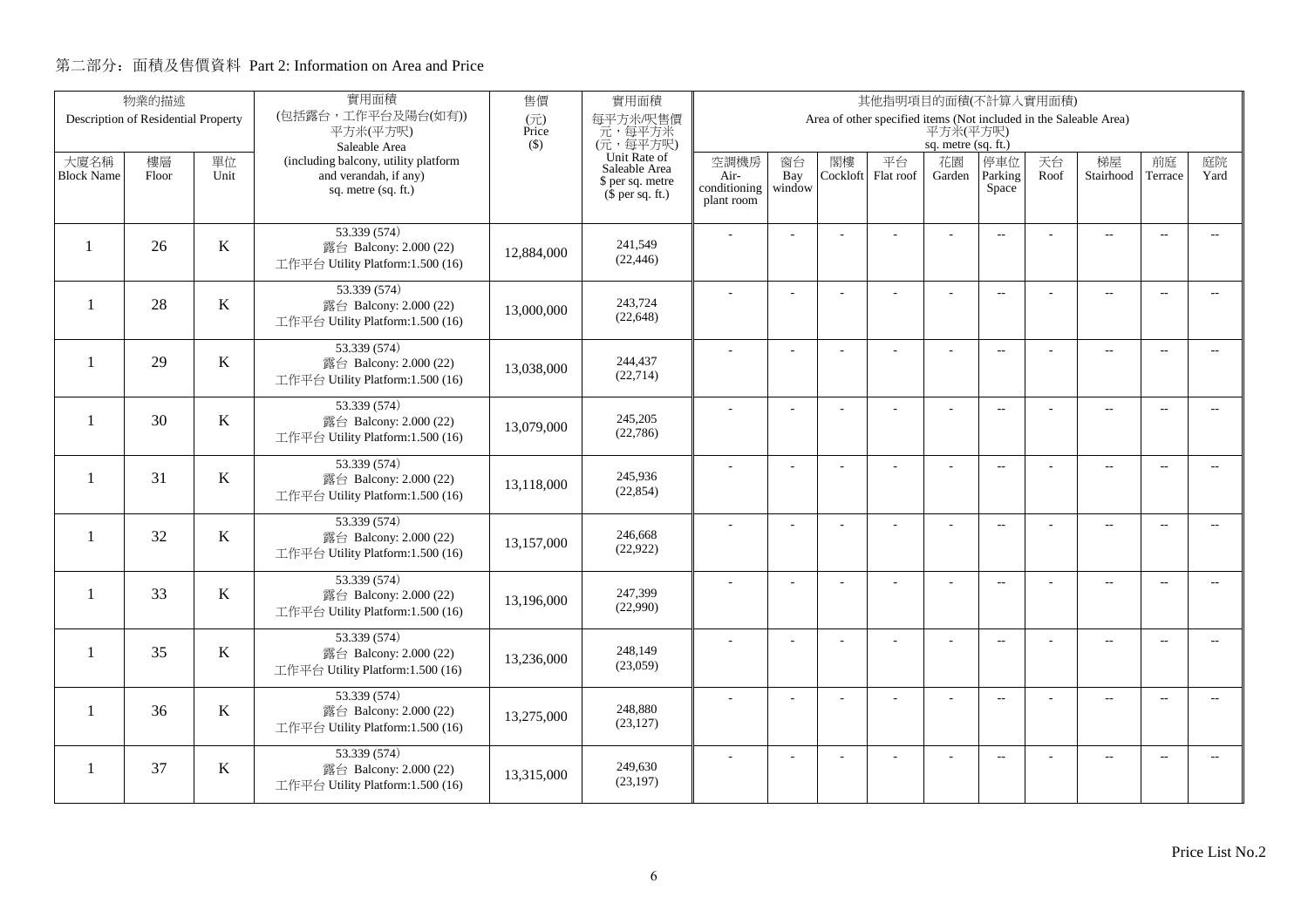|                          | 物業的描述                               |              | 實用面積                                                       | 售價           | 實用面積<br>其他指明項目的面積(不計算入實用面積)          |                      |                |          |                                                                   |                     |                          |      |                          |                          |                |
|--------------------------|-------------------------------------|--------------|------------------------------------------------------------|--------------|--------------------------------------|----------------------|----------------|----------|-------------------------------------------------------------------|---------------------|--------------------------|------|--------------------------|--------------------------|----------------|
|                          | Description of Residential Property |              | (包括露台,工作平台及陽台(如有))<br>平方米(平方呎)                             | (元)<br>Price | 每平方米/呎售價<br>元,每平方米                   |                      |                |          | Area of other specified items (Not included in the Saleable Area) | 平方米(平方呎)            |                          |      |                          |                          |                |
|                          |                                     |              | Saleable Area                                              | $($ \$)      | (元,每平方呎)                             |                      |                |          |                                                                   | sq. metre (sq. ft.) |                          |      |                          |                          |                |
| 大廈名稱                     | 樓層                                  | 單位           | (including balcony, utility platform                       |              | Unit Rate of<br>Saleable Area        | 空調機房                 | 窗台             | 閣樓       | 平台                                                                | 花園                  | 停車位                      | 天台   | 梯屋                       | 前庭                       | 庭院             |
| <b>Block Name</b>        | Floor                               | Unit         | and verandah, if any)<br>sq. metre (sq. ft.)               |              | \$ per sq. metre<br>$$$ per sq. ft.) | Air-<br>conditioning | Bay<br>window  | Cockloft | Flat roof                                                         | Garden              | Parking<br>Space         | Roof | Stairhood                | Terrace                  | Yard           |
|                          |                                     |              |                                                            |              |                                      | plant room           |                |          |                                                                   |                     |                          |      |                          |                          |                |
|                          |                                     |              | 53.339 (574)                                               |              |                                      |                      |                |          |                                                                   |                     | $\overline{a}$           |      | $\overline{\phantom{a}}$ | $\overline{\phantom{a}}$ |                |
| $\mathbf{1}$             | 38                                  | $\bf K$      | 露台 Balcony: 2.000 (22)                                     | 13,396,000   | 251.148<br>(23, 338)                 |                      |                |          |                                                                   |                     |                          |      |                          |                          |                |
|                          |                                     |              | 工作平台 Utility Platform:1.500 (16)                           |              |                                      |                      |                |          |                                                                   |                     |                          |      |                          |                          |                |
|                          | 39                                  |              | 53.339 (574)                                               |              | 251,148                              |                      |                |          | ÷.                                                                | ÷                   | $\overline{a}$           |      | $\overline{a}$           | $\sim$                   |                |
| $\overline{\phantom{0}}$ |                                     | $\bf K$      | 露台 Balcony: 2.000 (22)<br>工作平台 Utility Platform:1.500 (16) | 13,396,000   | (23, 338)                            |                      |                |          |                                                                   |                     |                          |      |                          |                          |                |
|                          |                                     |              |                                                            |              |                                      |                      |                |          |                                                                   |                     |                          |      |                          |                          |                |
| $\overline{\phantom{0}}$ | 40                                  | K            | 53.339 (574)<br>露台 Balcony: 2.000 (22)                     |              | 253,642                              |                      | L.             |          |                                                                   | L,                  | $\overline{a}$           |      | $\overline{\phantom{a}}$ | $\sim$                   | $\overline{a}$ |
|                          |                                     |              | 工作平台 Utility Platform:1.500 (16)                           | 13,529,000   | (23,570)                             |                      |                |          |                                                                   |                     |                          |      |                          |                          |                |
|                          |                                     |              | 53.339 (574)                                               |              |                                      |                      |                |          |                                                                   | ÷.                  | $\overline{a}$           |      | $\overline{\phantom{a}}$ | $\overline{\phantom{a}}$ | $- -$          |
| -1                       | 41                                  | K            | 露台 Balcony: 2.000 (22)                                     | 13,800,000   | 258,723<br>(24, 042)                 |                      |                |          |                                                                   |                     |                          |      |                          |                          |                |
|                          |                                     |              | 工作平台 Utility Platform:1.500 (16)                           |              |                                      |                      |                |          |                                                                   |                     |                          |      |                          |                          |                |
| $\mathbf{1}$             | 42                                  | K            | 53.339 (574)                                               |              | 259,885                              |                      |                |          |                                                                   |                     | $\sim$                   |      | $\overline{\phantom{a}}$ | $\sim$                   | $\sim$         |
|                          |                                     |              | 露台 Balcony: 2.000 (22)<br>工作平台 Utility Platform:1.500 (16) | 13,862,000   | (24, 150)                            |                      |                |          |                                                                   |                     |                          |      |                          |                          |                |
|                          |                                     |              | 53.339 (574)                                               |              |                                      |                      |                |          |                                                                   |                     |                          |      |                          |                          |                |
| $\mathbf{1}$             | 43                                  | K            | 露台 Balcony: 2.000 (22)                                     | 13,924,000   | 261,047                              |                      | $\overline{a}$ |          |                                                                   | ÷,                  | $\overline{\phantom{m}}$ |      | $\overline{\phantom{m}}$ | $\overline{\phantom{a}}$ | $- -$          |
|                          |                                     |              | 工作平台 Utility Platform:1.500 (16)                           |              | (24, 258)                            |                      |                |          |                                                                   |                     |                          |      |                          |                          |                |
|                          |                                     |              | 54.806 (590)                                               |              |                                      |                      | ÷              |          |                                                                   | $\overline{a}$      | $\overline{a}$           |      | $\overline{a}$           | $\overline{\phantom{a}}$ | $- -$          |
| $\mathbf{1}$             | $\overline{7}$                      | M            | 露台 Balcony: 2.018 (22)                                     | 11,805,000   | 215,396<br>(20,008)                  |                      |                |          |                                                                   |                     |                          |      |                          |                          |                |
|                          |                                     |              | 工作平台 Utility Platform:1.500 (16)                           |              |                                      |                      |                |          |                                                                   |                     |                          |      |                          |                          |                |
| $\mathbf{1}$             | 8                                   | $\mathbf{M}$ | 54.806 (590)<br>露台 Balcony: 2.018 (22)                     |              | 217,111                              |                      | L.             |          | L,                                                                | L,                  | $\overline{\phantom{a}}$ |      | $\overline{\phantom{a}}$ | $\sim$                   | $\overline{a}$ |
|                          |                                     |              | 工作平台 Utility Platform:1.500 (16)                           | 11,899,000   | (20, 168)                            |                      |                |          |                                                                   |                     |                          |      |                          |                          |                |
|                          |                                     |              | 54.806 (590)                                               |              |                                      |                      |                |          |                                                                   |                     |                          |      |                          |                          |                |
| $\mathbf{1}$             | 9                                   | M            | 露台 Balcony: 2.018 (22)                                     | 11,947,000   | 217,987                              |                      | ÷              |          | L,                                                                |                     | $\overline{\phantom{m}}$ |      | $\overline{\phantom{a}}$ | $\sim$                   | $- -$          |
|                          |                                     |              | 工作平台 Utility Platform:1.500 (16)                           |              | (20, 249)                            |                      |                |          |                                                                   |                     |                          |      |                          |                          |                |
|                          |                                     |              | 54.806 (590)                                               |              |                                      |                      |                |          |                                                                   |                     | $\overline{\phantom{a}}$ |      | $\overline{\phantom{m}}$ | $\overline{a}$           | $\overline{a}$ |
| -1                       | 10                                  | M            | 露台 Balcony: 2.018 (22)                                     | 11,993,000   | 218,826<br>(20, 327)                 |                      |                |          |                                                                   |                     |                          |      |                          |                          |                |
|                          |                                     |              | 工作平台 Utility Platform:1.500 (16)                           |              |                                      |                      |                |          |                                                                   |                     |                          |      |                          |                          |                |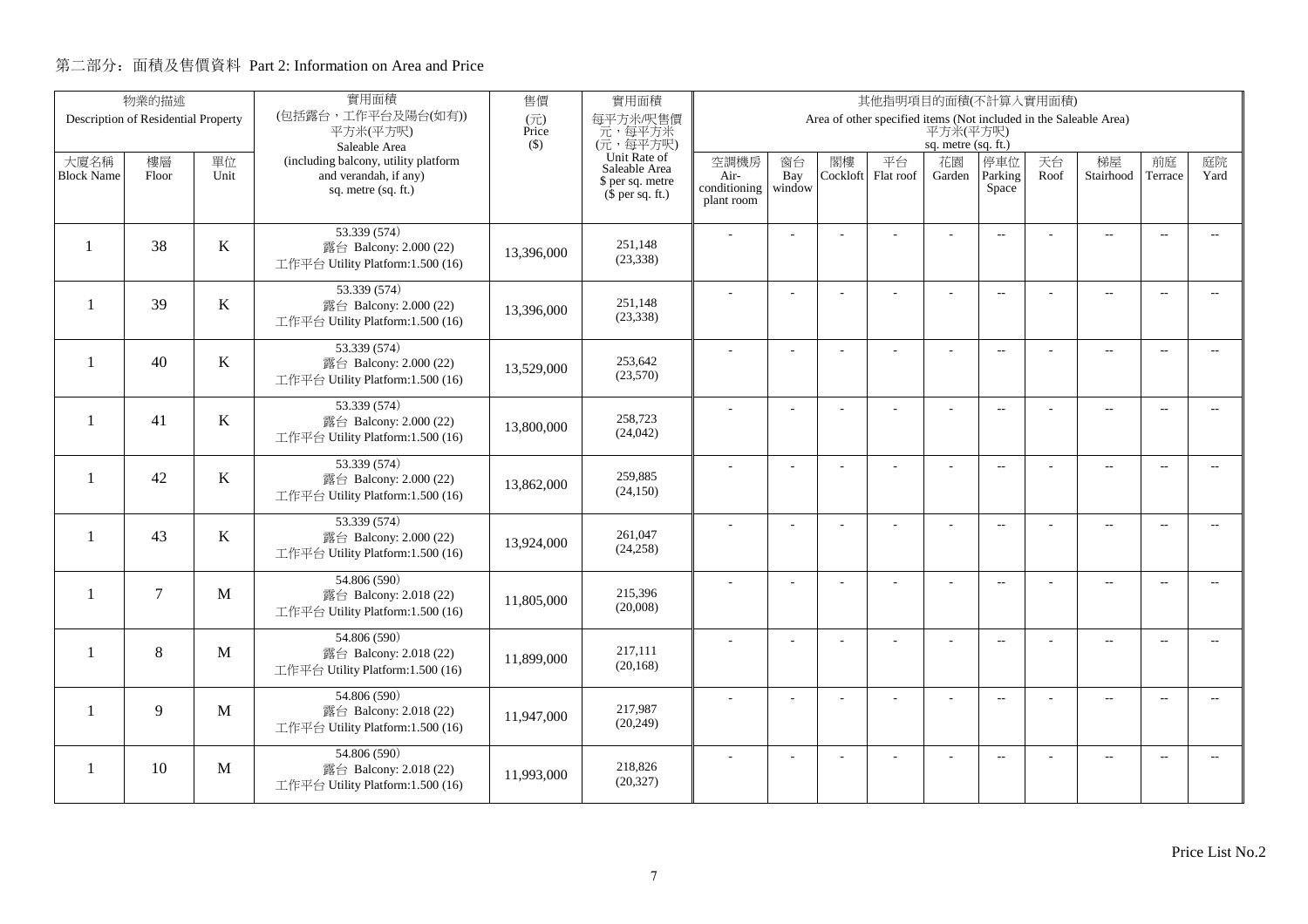|                          | 物業的描述                               |      | 實用面積                                                       | 售價                                | 實用面積<br>其他指明項目的面積(不計算入實用面積)   |                      |                |          |                                                                   |                     |                          |      |                          |                          |                          |
|--------------------------|-------------------------------------|------|------------------------------------------------------------|-----------------------------------|-------------------------------|----------------------|----------------|----------|-------------------------------------------------------------------|---------------------|--------------------------|------|--------------------------|--------------------------|--------------------------|
|                          | Description of Residential Property |      | (包括露台,工作平台及陽台(如有))<br>平方米(平方呎)                             | $(\overrightarrow{\pi})$<br>Price | 每平方米/呎售價<br>元,每平方米            |                      |                |          | Area of other specified items (Not included in the Saleable Area) | 平方米(平方呎)            |                          |      |                          |                          |                          |
|                          |                                     |      | Saleable Area                                              | $($ \$)                           | (元,每平方呎)                      |                      |                |          |                                                                   | sq. metre (sq. ft.) |                          |      |                          |                          |                          |
| 大廈名稱                     | 樓層                                  | 單位   | (including balcony, utility platform                       |                                   | Unit Rate of<br>Saleable Area | 空調機房                 | 窗台             | 閣樓       | 平台                                                                | 花園                  | 停車位                      | 天台   | 梯屋                       | 前庭                       | 庭院                       |
| <b>Block Name</b>        | Floor                               | Unit | and verandah, if any)<br>sq. metre (sq. ft.)               |                                   | \$ per sq. metre              | Air-<br>conditioning | Bay<br>window  | Cockloft | Flat roof                                                         | Garden              | Parking<br>Space         | Roof | Stairhood                | Terrace                  | Yard                     |
|                          |                                     |      |                                                            |                                   | $(\bar{\S}$ per sq. ft.)      | plant room           |                |          |                                                                   |                     |                          |      |                          |                          |                          |
|                          |                                     |      | 54.806 (590)                                               |                                   |                               |                      |                |          |                                                                   |                     |                          |      |                          |                          |                          |
|                          | 11                                  | M    | 露台 Balcony: 2.018 (22)                                     | 12,042,000                        | 219,720                       |                      |                |          |                                                                   |                     | $\overline{a}$           |      | $\overline{\phantom{a}}$ | $\sim$                   |                          |
|                          |                                     |      | 工作平台 Utility Platform:1.500 (16)                           |                                   | (20, 410)                     |                      |                |          |                                                                   |                     |                          |      |                          |                          |                          |
|                          |                                     |      | 54.806 (590)                                               |                                   |                               |                      |                |          |                                                                   |                     | $\overline{\phantom{a}}$ |      | $\overline{\phantom{a}}$ | $\sim$                   |                          |
| $\overline{\phantom{0}}$ | 12                                  | M    | 露台 Balcony: 2.018 (22)                                     | 12,090,000                        | 220,596                       |                      |                |          |                                                                   |                     |                          |      |                          |                          |                          |
|                          |                                     |      | 工作平台 Utility Platform:1.500 (16)                           |                                   | (20, 492)                     |                      |                |          |                                                                   |                     |                          |      |                          |                          |                          |
|                          |                                     |      | 54.806 (590)                                               |                                   |                               |                      | $\overline{a}$ |          | L.                                                                | ÷                   | $\overline{\phantom{a}}$ |      | $\overline{a}$           | $\overline{\phantom{a}}$ | $-$                      |
| $\mathbf{1}$             | 15                                  | M    | 露台 Balcony: 2.018 (22)<br>工作平台 Utility Platform:1.500 (16) | 12,138,000                        | 221,472<br>(20,573)           |                      |                |          |                                                                   |                     |                          |      |                          |                          |                          |
|                          |                                     |      |                                                            |                                   |                               |                      |                |          |                                                                   |                     |                          |      |                          |                          |                          |
| -1                       | 16                                  | M    | 54.806 (590)                                               |                                   | 222,366                       |                      |                |          |                                                                   | L,                  | $\overline{a}$           |      | $\overline{\phantom{a}}$ | $\overline{\phantom{a}}$ | $- -$                    |
|                          |                                     |      | 露台 Balcony: 2.018 (22)<br>工作平台 Utility Platform:1.500 (16) | 12,187,000                        | (20, 656)                     |                      |                |          |                                                                   |                     |                          |      |                          |                          |                          |
|                          |                                     |      |                                                            |                                   |                               |                      |                |          |                                                                   |                     |                          |      |                          |                          |                          |
| $\mathbf{1}$             | 17                                  | M    | 54.806 (590)<br>露台 Balcony: 2.018 (22)                     |                                   | 223,260                       |                      |                |          |                                                                   | ÷.                  | $\overline{a}$           |      | $\overline{a}$           | $\overline{\phantom{a}}$ | $- -$                    |
|                          |                                     |      | 工作平台 Utility Platform:1.500 (16)                           | 12,236,000                        | (20, 739)                     |                      |                |          |                                                                   |                     |                          |      |                          |                          |                          |
|                          |                                     |      | 54.806 (590)                                               |                                   |                               |                      | $\overline{a}$ |          |                                                                   | ÷,                  | $\overline{\phantom{a}}$ |      | $\overline{a}$           | $\overline{\phantom{a}}$ | $- -$                    |
| $\mathbf{1}$             | 18                                  | M    | 露台 Balcony: 2.018 (22)                                     | 12,480,000                        | 227,712                       |                      |                |          |                                                                   |                     |                          |      |                          |                          |                          |
|                          |                                     |      | 工作平台 Utility Platform:1.500 (16)                           |                                   | (21, 153)                     |                      |                |          |                                                                   |                     |                          |      |                          |                          |                          |
|                          |                                     |      | 54.806 (590)                                               |                                   |                               |                      | L.             |          |                                                                   | L,                  | $\overline{\phantom{a}}$ |      | $\overline{a}$           | $\overline{a}$           | $\overline{\phantom{a}}$ |
| $\mathbf{1}$             | 19                                  | M    | 露台 Balcony: 2.018 (22)                                     | 12,480,000                        | 227,712<br>(21, 153)          |                      |                |          |                                                                   |                     |                          |      |                          |                          |                          |
|                          |                                     |      | 工作平台 Utility Platform:1.500 (16)                           |                                   |                               |                      |                |          |                                                                   |                     |                          |      |                          |                          |                          |
|                          |                                     |      | 54.806 (590)                                               |                                   | 231,362                       |                      | $\overline{a}$ |          | ÷,                                                                | ÷,                  | $\overline{\phantom{a}}$ |      | $\overline{\phantom{a}}$ | $\sim$                   | $- -$                    |
| $\mathbf{1}$             | 20                                  | M    | 露台 Balcony: 2.018 (22)<br>工作平台 Utility Platform:1.500 (16) | 12,680,000                        | (21, 492)                     |                      |                |          |                                                                   |                     |                          |      |                          |                          |                          |
|                          |                                     |      |                                                            |                                   |                               |                      |                |          |                                                                   |                     |                          |      |                          |                          |                          |
| 1                        | 21                                  | M    | 54.806 (590)<br>露台 Balcony: 2.018 (22)                     |                                   | 233,223                       |                      | ÷              |          | ÷                                                                 | ÷                   | $\overline{\phantom{a}}$ |      | $\overline{a}$           | $\sim$                   | $\overline{\phantom{a}}$ |
|                          |                                     |      | 工作平台 Utility Platform:1.500 (16)                           | 12,782,000                        | (21,664)                      |                      |                |          |                                                                   |                     |                          |      |                          |                          |                          |
|                          |                                     |      | 54.806 (590)                                               |                                   |                               |                      |                |          |                                                                   |                     |                          |      |                          |                          |                          |
| 1                        | 22                                  | M    | 露台 Balcony: 2.018 (22)                                     | 12,846,000                        | 234,390                       |                      |                |          |                                                                   |                     | $\overline{\phantom{a}}$ |      | $\overline{\phantom{m}}$ | $\overline{a}$           | $\overline{a}$           |
|                          |                                     |      | 工作平台 Utility Platform:1.500 (16)                           |                                   | (21,773)                      |                      |                |          |                                                                   |                     |                          |      |                          |                          |                          |
|                          |                                     |      |                                                            |                                   |                               |                      |                |          |                                                                   |                     |                          |      |                          |                          |                          |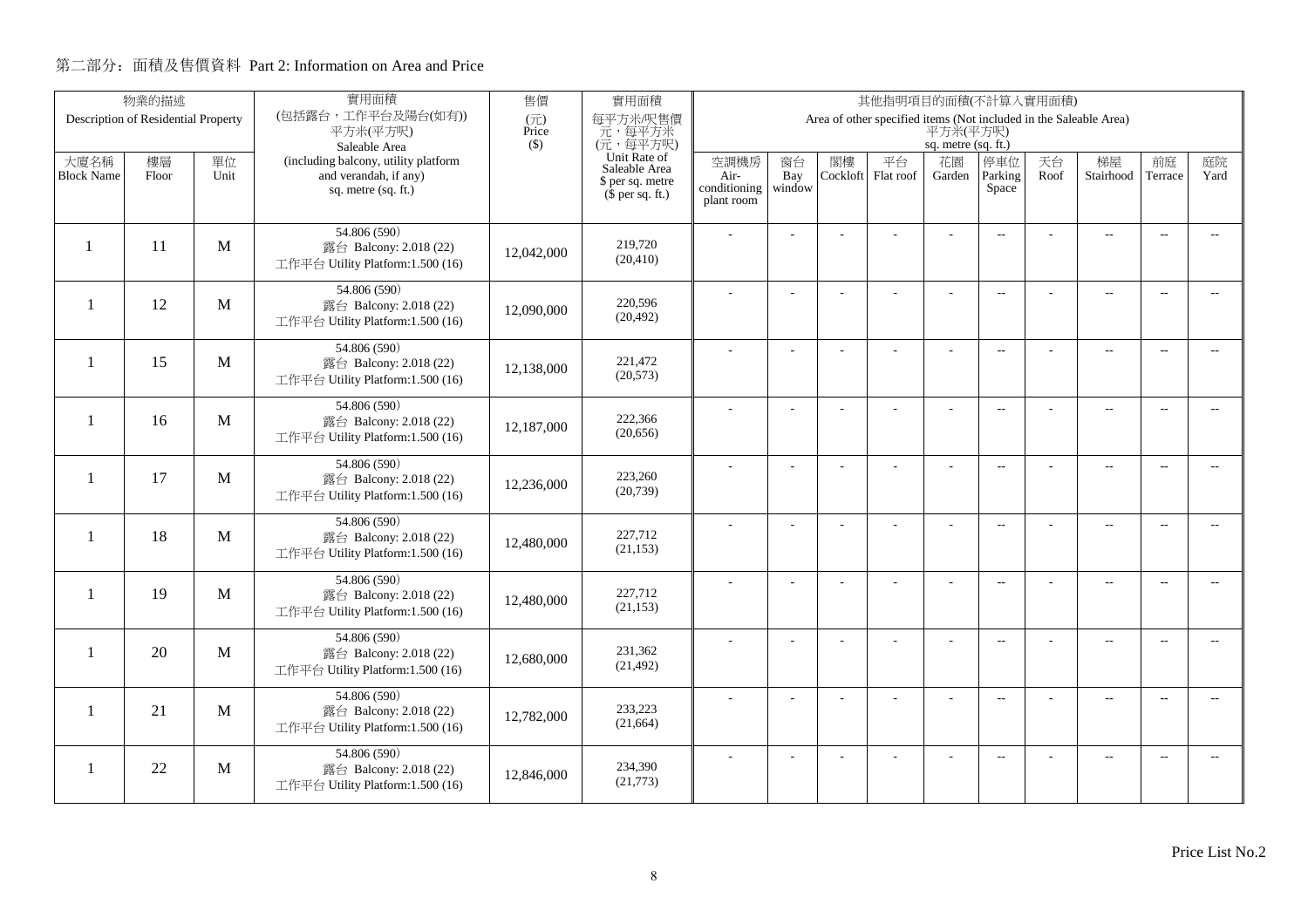|                          | 物業的描述                               |      | 實用面積                                                       | 售價<br>實用面積<br>其他指明項目的面積(不計算入實用面積)<br>Area of other specified items (Not included in the Saleable Area) |                               |                      |                |          |           |                     |                          |      |                          |                          |                          |
|--------------------------|-------------------------------------|------|------------------------------------------------------------|--------------------------------------------------------------------------------------------------------|-------------------------------|----------------------|----------------|----------|-----------|---------------------|--------------------------|------|--------------------------|--------------------------|--------------------------|
|                          | Description of Residential Property |      | (包括露台,工作平台及陽台(如有))<br>平方米(平方呎)                             | $(\overrightarrow{\pi})$<br>Price                                                                      | 每平方米/呎售價<br>元,每平方米            |                      |                |          |           | 平方米(平方呎)            |                          |      |                          |                          |                          |
|                          |                                     |      | Saleable Area                                              | $($ \$)                                                                                                | (元,每平方呎)                      |                      |                |          |           | sq. metre (sq. ft.) |                          |      |                          |                          |                          |
| 大廈名稱                     | 樓層                                  | 單位   | (including balcony, utility platform                       |                                                                                                        | Unit Rate of<br>Saleable Area | 空調機房                 | 窗台             | 閣樓       | 平台        | 花園                  | 停車位                      | 天台   | 梯屋                       | 前庭                       | 庭院                       |
| <b>Block Name</b>        | Floor                               | Unit | and verandah, if any)<br>sq. metre (sq. ft.)               |                                                                                                        | \$ per sq. metre              | Air-<br>conditioning | Bay<br>window  | Cockloft | Flat roof | Garden              | Parking<br>Space         | Roof | Stairhood                | Terrace                  | Yard                     |
|                          |                                     |      |                                                            |                                                                                                        | $(\bar{\S}$ per sq. ft.)      | plant room           |                |          |           |                     |                          |      |                          |                          |                          |
|                          |                                     |      | 54.806 (590)                                               |                                                                                                        |                               |                      |                |          |           |                     |                          |      |                          |                          |                          |
|                          | 23                                  | M    | 露台 Balcony: 2.018 (22)                                     | 12.910.000                                                                                             | 235,558                       |                      |                |          |           |                     | $\overline{a}$           |      | $\overline{a}$           | $\sim$                   |                          |
|                          |                                     |      | 工作平台 Utility Platform:1.500 (16)                           |                                                                                                        | (21, 881)                     |                      |                |          |           |                     |                          |      |                          |                          |                          |
|                          |                                     |      | 54.806 (590)                                               |                                                                                                        |                               |                      |                |          |           |                     | $\overline{\phantom{a}}$ |      | $\overline{\phantom{a}}$ | $\sim$                   |                          |
| $\overline{\phantom{0}}$ | 25                                  | M    | 露台 Balcony: 2.018 (22)                                     | 12,974,000                                                                                             | 236,726                       |                      |                |          |           |                     |                          |      |                          |                          |                          |
|                          |                                     |      | 工作平台 Utility Platform:1.500 (16)                           |                                                                                                        | (21,990)                      |                      |                |          |           |                     |                          |      |                          |                          |                          |
|                          |                                     |      | 54.806 (590)                                               |                                                                                                        |                               |                      | $\overline{a}$ |          | L.        | ÷                   | $\overline{\phantom{a}}$ |      | $\overline{a}$           | $\overline{\phantom{a}}$ | $-$                      |
| $\mathbf{1}$             | 26                                  | M    | 露台 Balcony: 2.018 (22)<br>工作平台 Utility Platform:1.500 (16) | 13,038,000                                                                                             | 237,894<br>(22,098)           |                      |                |          |           |                     |                          |      |                          |                          |                          |
|                          |                                     |      |                                                            |                                                                                                        |                               |                      |                |          |           |                     |                          |      |                          |                          |                          |
| -1                       | 28                                  | M    | 54.806 (590)                                               |                                                                                                        | 241,251                       |                      |                |          |           |                     | $\overline{a}$           |      | $\overline{\phantom{a}}$ | $\overline{\phantom{a}}$ | $- -$                    |
|                          |                                     |      | 露台 Balcony: 2.018 (22)<br>工作平台 Utility Platform:1.500 (16) | 13,222,000                                                                                             | (22, 410)                     |                      |                |          |           |                     |                          |      |                          |                          |                          |
|                          |                                     |      |                                                            |                                                                                                        |                               |                      |                |          |           |                     |                          |      |                          |                          |                          |
| -1                       | 29                                  | M    | 54.806 (590)<br>露台 Balcony: 2.018 (22)                     |                                                                                                        | 241.251                       |                      |                |          |           | ÷.                  | $\overline{\phantom{a}}$ |      | $\overline{a}$           | $\overline{\phantom{a}}$ | $- -$                    |
|                          |                                     |      | 工作平台 Utility Platform:1.500 (16)                           | 13,222,000                                                                                             | (22, 410)                     |                      |                |          |           |                     |                          |      |                          |                          |                          |
|                          |                                     |      | 81.774 (880)                                               |                                                                                                        |                               |                      | $\overline{a}$ |          |           | ÷,                  | $\overline{\phantom{a}}$ |      | $\overline{a}$           | $\overline{\phantom{a}}$ | $\overline{\phantom{a}}$ |
| $\overline{2}$           | $\tau$                              | M    | 露台 Balcony: 2.854 (31)                                     | 18,194,000                                                                                             | 222,491                       |                      |                |          |           |                     |                          |      |                          |                          |                          |
|                          |                                     |      | 工作平台 Utility Platform:1.500 (16)                           |                                                                                                        | (20,675)                      |                      |                |          |           |                     |                          |      |                          |                          |                          |
|                          |                                     |      | 81.774 (880)                                               |                                                                                                        |                               |                      | L.             |          |           | L,                  | $\overline{\phantom{a}}$ |      | $\overline{a}$           | $\overline{a}$           | $\overline{a}$           |
| $\overline{2}$           | 8                                   | M    | 露台 Balcony: 2.854 (31)                                     | 18,376,000                                                                                             | 224,717<br>(20, 882)          |                      |                |          |           |                     |                          |      |                          |                          |                          |
|                          |                                     |      | 工作平台 Utility Platform:1.500 (16)                           |                                                                                                        |                               |                      |                |          |           |                     |                          |      |                          |                          |                          |
| $\overline{2}$           | 9                                   | M    | 81.774 (880)                                               |                                                                                                        | 224,717                       |                      | $\overline{a}$ |          | ÷,        | ÷,                  | $\overline{\phantom{a}}$ |      | $\overline{\phantom{a}}$ | $\sim$                   | $- -$                    |
|                          |                                     |      | 露台 Balcony: 2.854 (31)<br>工作平台 Utility Platform:1.500 (16) | 18,376,000                                                                                             | (20, 882)                     |                      |                |          |           |                     |                          |      |                          |                          |                          |
|                          |                                     |      |                                                            |                                                                                                        |                               |                      |                |          |           |                     |                          |      |                          |                          |                          |
| $\overline{2}$           | 10                                  | M    | 81.774 (880)<br>露台 Balcony: 2.854 (31)                     |                                                                                                        | 228,080                       |                      | ÷              |          | ÷         | ÷                   | $\overline{a}$           |      | $\overline{a}$           | $\overline{\phantom{a}}$ | $\overline{\phantom{a}}$ |
|                          |                                     |      | 工作平台 Utility Platform:1.500 (16)                           | 18,651,000                                                                                             | (21, 194)                     |                      |                |          |           |                     |                          |      |                          |                          |                          |
|                          |                                     |      | 81.774 (880)                                               |                                                                                                        |                               |                      |                |          |           |                     | $\overline{\phantom{a}}$ |      | $\overline{\phantom{m}}$ | $\overline{a}$           | $\overline{a}$           |
| $\overline{2}$           | 11                                  | M    | 露台 Balcony: 2.854 (31)                                     | 18,744,000                                                                                             | 229,217                       |                      |                |          |           |                     |                          |      |                          |                          |                          |
|                          |                                     |      | 工作平台 Utility Platform:1.500 (16)                           |                                                                                                        | (21,300)                      |                      |                |          |           |                     |                          |      |                          |                          |                          |
|                          |                                     |      |                                                            |                                                                                                        |                               |                      |                |          |           |                     |                          |      |                          |                          |                          |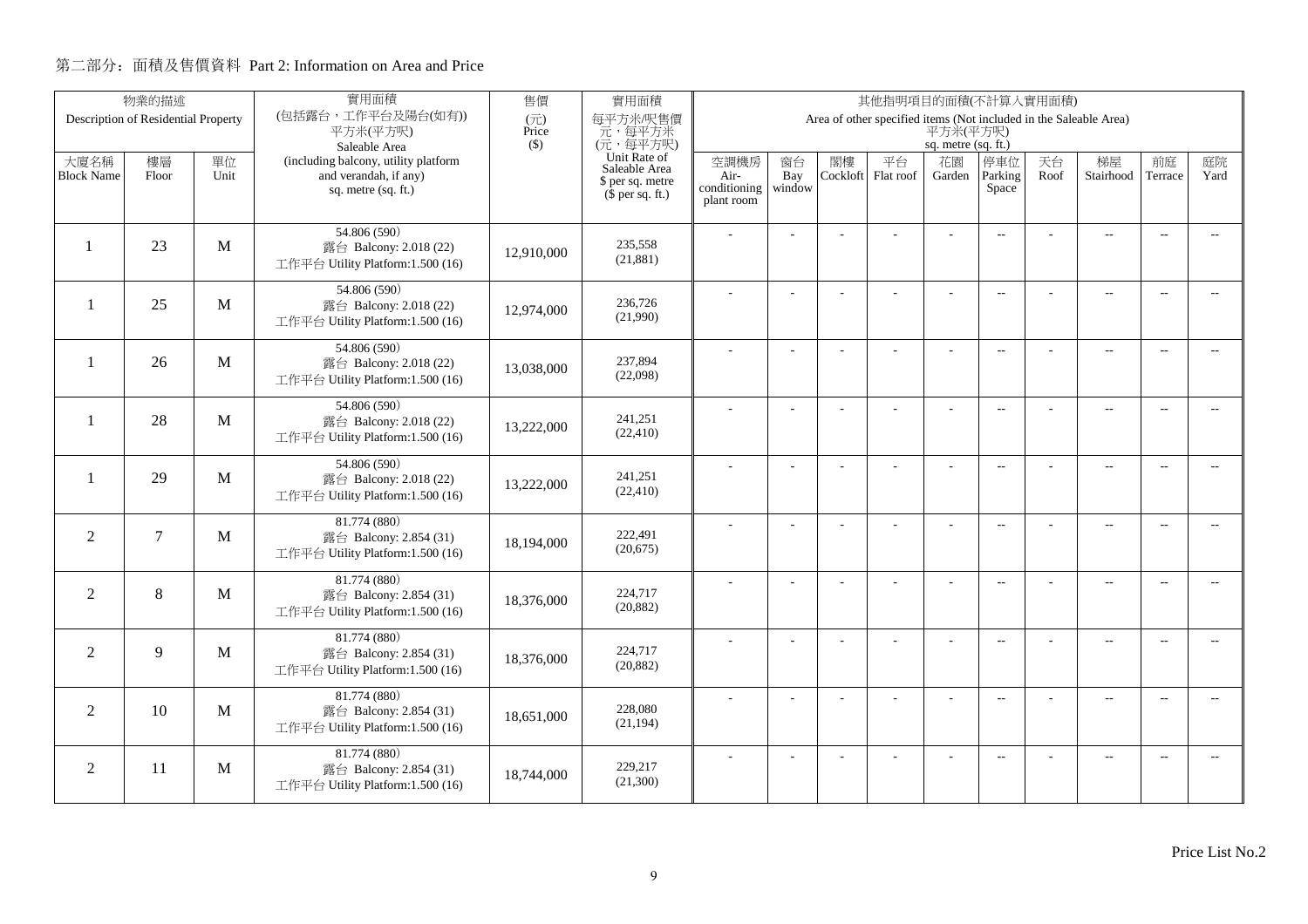|                   | 物業的描述                               |              | 實用面積<br>售價<br>實用面積<br>其他指明項目的面積(不計算入實用面積)                  |              |                               |                      |                |          |                                                                   |                     |                          |      |                          |                          |                             |
|-------------------|-------------------------------------|--------------|------------------------------------------------------------|--------------|-------------------------------|----------------------|----------------|----------|-------------------------------------------------------------------|---------------------|--------------------------|------|--------------------------|--------------------------|-----------------------------|
|                   | Description of Residential Property |              | (包括露台,工作平台及陽台(如有))<br>平方米(平方呎)                             | (元)<br>Price | 每平方米/呎售價<br>元,每平方米            |                      |                |          | Area of other specified items (Not included in the Saleable Area) | 平方米(平方呎)            |                          |      |                          |                          |                             |
|                   |                                     |              | Saleable Area                                              | $($ \$)      | (元,每平方呎)                      |                      |                |          |                                                                   | sq. metre (sq. ft.) |                          |      |                          |                          |                             |
| 大廈名稱              | 樓層                                  | 單位           | (including balcony, utility platform                       |              | Unit Rate of<br>Saleable Area | 空調機房                 | 窗台             | 閣樓       | 平台                                                                | 花園                  | 停車位                      | 天台   | 梯屋                       | 前庭                       | 庭院                          |
| <b>Block Name</b> | Floor                               | Unit         | and verandah, if any)<br>sq. metre (sq. ft.)               |              | \$ per sq. metre              | Air-<br>conditioning | Bay<br>window  | Cockloft | Flat roof                                                         | Garden              | Parking<br>Space         | Roof | Stairhood                | Terrace                  | Yard                        |
|                   |                                     |              |                                                            |              | $$$ per sq. ft.)              | plant room           |                |          |                                                                   |                     |                          |      |                          |                          |                             |
|                   |                                     |              | 81.774 (880)                                               |              |                               |                      |                |          |                                                                   |                     | $\overline{a}$           |      | $\overline{a}$           | $\overline{\phantom{a}}$ |                             |
| 2                 | 12                                  | M            | 露台 Balcony: 2.854 (31)                                     | 18,838,000   | 230.367<br>(21, 407)          |                      |                |          |                                                                   |                     |                          |      |                          |                          |                             |
|                   |                                     |              | 工作平台 Utility Platform:1.500 (16)                           |              |                               |                      |                |          |                                                                   |                     |                          |      |                          |                          |                             |
|                   | 15                                  | M            | 81.774 (880)                                               |              | 231,528                       |                      |                |          | ÷.                                                                | ÷                   | $\overline{a}$           |      | $\overline{a}$           | $\sim$                   | $\sim$                      |
| $\overline{2}$    |                                     |              | 露台 Balcony: 2.854 (31)<br>工作平台 Utility Platform:1.500 (16) | 18,933,000   | (21,515)                      |                      |                |          |                                                                   |                     |                          |      |                          |                          |                             |
|                   |                                     |              |                                                            |              |                               |                      |                |          |                                                                   |                     |                          |      |                          |                          |                             |
| $\overline{2}$    | 16                                  | M            | 81.774 (880)<br>露台 Balcony: 2.854 (31)                     |              | 233,840                       |                      | L.             |          |                                                                   | L,                  | $\overline{a}$           |      | $\overline{\phantom{a}}$ | $\sim$                   | $\overline{a}$              |
|                   |                                     |              | 工作平台 Utility Platform:1.500 (16)                           | 19,122,000   | (21,730)                      |                      |                |          |                                                                   |                     |                          |      |                          |                          |                             |
|                   |                                     |              | 81.774 (880)                                               |              |                               |                      |                |          |                                                                   | ÷.                  | $\overline{a}$           |      | $\overline{\phantom{a}}$ | $\overline{\phantom{a}}$ | $- -$                       |
| $\overline{2}$    | 17                                  | M            | 露台 Balcony: 2.854 (31)                                     | 19,313,000   | 236,175<br>(21, 947)          |                      |                |          |                                                                   |                     |                          |      |                          |                          |                             |
|                   |                                     |              | 工作平台 Utility Platform:1.500 (16)                           |              |                               |                      |                |          |                                                                   |                     |                          |      |                          |                          |                             |
| $\overline{2}$    | 18                                  | M            | 81.774 (880)                                               |              | 238,059                       |                      |                |          |                                                                   |                     | $\sim$                   |      | $\overline{\phantom{a}}$ | $\sim$                   | $\sim$                      |
|                   |                                     |              | 露台 Balcony: 2.854 (31)<br>工作平台 Utility Platform:1.500 (16) | 19,467,000   | (22, 122)                     |                      |                |          |                                                                   |                     |                          |      |                          |                          |                             |
|                   |                                     |              | 81.774 (880)                                               |              |                               |                      |                |          |                                                                   |                     |                          |      |                          |                          |                             |
| $\overline{2}$    | 19                                  | M            | 露台 Balcony: 2.854 (31)                                     | 19,467,000   | 238,059                       |                      | $\overline{a}$ |          |                                                                   | ÷,                  | $\overline{\phantom{m}}$ |      | $\overline{\phantom{m}}$ | $\overline{\phantom{a}}$ | $- -$                       |
|                   |                                     |              | 工作平台 Utility Platform:1.500 (16)                           |              | (22, 122)                     |                      |                |          |                                                                   |                     |                          |      |                          |                          |                             |
|                   |                                     |              | 81.774 (880)                                               |              |                               |                      | ÷              |          |                                                                   | $\overline{a}$      | $\overline{a}$           |      | $\overline{a}$           | $\overline{\phantom{a}}$ | $- -$                       |
| $\overline{2}$    | 20                                  | M            | 露台 Balcony: 2.854 (31)                                     | 19.545.000   | 239,012<br>(22,210)           |                      |                |          |                                                                   |                     |                          |      |                          |                          |                             |
|                   |                                     |              | 工作平台 Utility Platform:1.500 (16)                           |              |                               |                      |                |          |                                                                   |                     |                          |      |                          |                          |                             |
| $\overline{2}$    | 21                                  | $\mathbf{M}$ | 81.774 (880)<br>露台 Balcony: 2.854 (31)                     |              | 240,223                       |                      | L.             |          | L,                                                                | L,                  | $\overline{\phantom{a}}$ |      | $\overline{\phantom{a}}$ | $\sim$                   | $\overline{a}$              |
|                   |                                     |              | 工作平台 Utility Platform:1.500 (16)                           | 19,644,000   | (22, 323)                     |                      |                |          |                                                                   |                     |                          |      |                          |                          |                             |
|                   |                                     |              | 81.774 (880)                                               |              |                               |                      |                |          |                                                                   |                     |                          |      |                          |                          |                             |
| $\overline{2}$    | 22                                  | M            | 露台 Balcony: 2.854 (31)                                     | 19,742,000   | 241,421                       |                      | ÷              |          | L,                                                                |                     | $\overline{\phantom{m}}$ |      | $\overline{\phantom{a}}$ | $\sim$                   | $\overline{\phantom{a}}$    |
|                   |                                     |              | 工作平台 Utility Platform:1.500 (16)                           |              | (22, 434)                     |                      |                |          |                                                                   |                     |                          |      |                          |                          |                             |
|                   |                                     |              | 81.774 (880)                                               |              |                               |                      |                |          |                                                                   |                     | $\overline{\phantom{a}}$ |      | $\overline{\phantom{m}}$ | $\overline{a}$           | $\mathcal{L}_{\mathcal{F}}$ |
| 2                 | 23                                  | M            | 露台 Balcony: 2.854 (31)<br>工作平台 Utility Platform:1.500 (16) | 19,840,000   | 242,620<br>(22, 545)          |                      |                |          |                                                                   |                     |                          |      |                          |                          |                             |
|                   |                                     |              |                                                            |              |                               |                      |                |          |                                                                   |                     |                          |      |                          |                          |                             |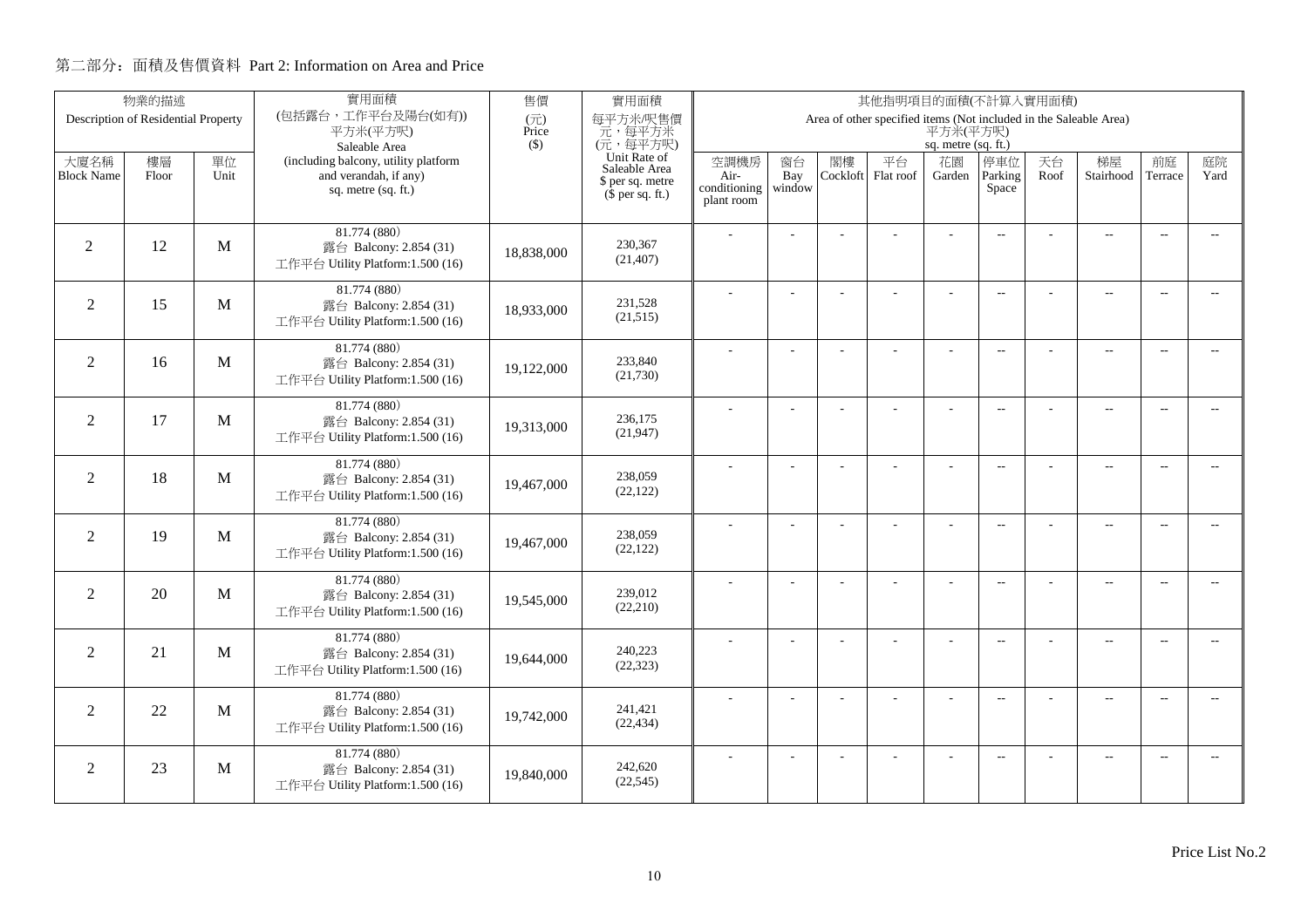| 物業的描述                               |       |            | 實用面積                                                          | 售價                                | 實用面積                                         | 其他指明項目的面積(不計算入實用面積)                                                           |           |    |                          |                |                          |            |                          |                          |                          |  |
|-------------------------------------|-------|------------|---------------------------------------------------------------|-----------------------------------|----------------------------------------------|-------------------------------------------------------------------------------|-----------|----|--------------------------|----------------|--------------------------|------------|--------------------------|--------------------------|--------------------------|--|
| Description of Residential Property |       |            | (包括露台,工作平台及陽台(如有))<br>平方米(平方呎)                                | $(\overrightarrow{\pi})$<br>Price | 每平方米/呎售價<br>元,每平方米                           | Area of other specified items (Not included in the Saleable Area)<br>平方米(平方呎) |           |    |                          |                |                          |            |                          |                          |                          |  |
|                                     |       |            | Saleable Area                                                 | $($ \$)                           | (元,每平方呎)                                     | sq. metre (sq. ft.)                                                           |           |    |                          |                |                          |            |                          |                          |                          |  |
| 大廈名稱<br><b>Block Name</b>           | 樓層    | 單位<br>Unit | (including balcony, utility platform<br>and verandah, if any) |                                   | Unit Rate of<br>Saleable Area                | 空調機房                                                                          | 窗台<br>Bay | 閣樓 | 平台<br>Cockloft Flat roof | 花園             | 停車位<br>Parking           | 天台<br>Roof | 梯屋<br>Stairhood          | 前庭<br>Terrace            | 庭院<br>Yard               |  |
|                                     | Floor |            | sq. metre (sq. ft.)                                           |                                   | \$ per sq. metre<br>$(\bar{\S}$ per sq. ft.) | Air-<br>conditioning                                                          | window    |    |                          | Garden         | Space                    |            |                          |                          |                          |  |
|                                     |       |            |                                                               |                                   |                                              | plant room                                                                    |           |    |                          |                |                          |            |                          |                          |                          |  |
|                                     |       |            | 81.774 (880)                                                  |                                   |                                              |                                                                               |           |    |                          |                | $\overline{\phantom{a}}$ |            | $\overline{a}$           | $\sim$                   |                          |  |
| $\overline{2}$                      | 25    | M          | 露台 Balcony: 2.854 (31)<br>工作平台 Utility Platform:1.500 (16)    | 19.939.000                        | 243,831<br>(22, 658)                         |                                                                               |           |    |                          |                |                          |            |                          |                          |                          |  |
|                                     |       |            |                                                               |                                   |                                              |                                                                               |           |    |                          |                |                          |            |                          |                          |                          |  |
| 2                                   | 26    | M          | 81.774 (880)<br>露台 Balcony: 2.854 (31)                        |                                   | 245,066                                      |                                                                               |           |    |                          |                | $\overline{\phantom{a}}$ |            | $\overline{\phantom{a}}$ | $\sim$                   |                          |  |
|                                     |       |            | 工作平台 Utility Platform:1.500 (16)                              | 20,040,000                        | (22, 773)                                    |                                                                               |           |    |                          |                |                          |            |                          |                          |                          |  |
|                                     |       |            | 81.774 (880)                                                  |                                   |                                              |                                                                               | ÷,        |    | ÷.                       | ÷,             | $\overline{a}$           |            | $\overline{a}$           | $\overline{\phantom{a}}$ | $-$                      |  |
| $\overline{2}$                      | 28    | $M^*$      | 露台 Balcony: 2.854 (31)                                        | 20,280,000                        | 248,001                                      |                                                                               |           |    |                          |                |                          |            |                          |                          |                          |  |
|                                     |       |            | 工作平台 Utility Platform:1.500 (16)                              |                                   | (23,045)                                     |                                                                               |           |    |                          |                |                          |            |                          |                          |                          |  |
| $\overline{2}$                      | 29    | $M^*$      | 81.774 (880)                                                  |                                   | 248,001                                      |                                                                               |           |    |                          | L,             | $\overline{\phantom{a}}$ |            | $\overline{\phantom{a}}$ | $\overline{\phantom{a}}$ | $\overline{\phantom{a}}$ |  |
|                                     |       |            | 露台 Balcony: 2.854 (31)<br>工作平台 Utility Platform:1.500 (16)    | 20,280,000                        | (23,045)                                     |                                                                               |           |    |                          |                |                          |            |                          |                          |                          |  |
|                                     |       |            | 81.774 (880)                                                  |                                   |                                              |                                                                               |           |    |                          |                |                          |            |                          |                          |                          |  |
| 2                                   | 30    | $M^*$      | 露台 Balcony: 2.854 (31)                                        | 20,361,000                        | 248.991                                      |                                                                               |           |    |                          | $\overline{a}$ | $\overline{\phantom{a}}$ |            | $\overline{a}$           | $\overline{\phantom{a}}$ | $\overline{\phantom{a}}$ |  |
|                                     |       |            | 工作平台 Utility Platform:1.500 (16)                              |                                   | (23, 138)                                    |                                                                               |           |    |                          |                |                          |            |                          |                          |                          |  |
|                                     |       |            | 81.774 (880)                                                  |                                   |                                              |                                                                               |           |    |                          | ÷,             | $\overline{a}$           |            | $\overline{a}$           | $\overline{\phantom{a}}$ | $\overline{\phantom{a}}$ |  |
| $\overline{2}$                      | 31    | $M^*$      | 露台 Balcony: 2.854 (31)<br>工作平台 Utility Platform:1.500 (16)    | 20,442,000                        | 249,982<br>(23, 230)                         |                                                                               |           |    |                          |                |                          |            |                          |                          |                          |  |
|                                     |       |            |                                                               |                                   |                                              |                                                                               |           |    |                          |                |                          |            |                          |                          |                          |  |
| $\overline{2}$                      | 32    | $M^*$      | 81.774 (880)<br>露台 Balcony: 2.854 (31)                        |                                   | 250,984                                      |                                                                               | J.        |    |                          | ÷,             | $\overline{a}$           |            | $\overline{a}$           | $\overline{a}$           | $\overline{\phantom{a}}$ |  |
|                                     |       |            | 工作平台 Utility Platform:1.500 (16)                              | 20,524,000                        | (23, 323)                                    |                                                                               |           |    |                          |                |                          |            |                          |                          |                          |  |
|                                     |       |            | 81.774 (880)                                                  |                                   |                                              |                                                                               | ÷,        |    | L.                       | ÷,             | $\overline{\phantom{a}}$ |            | $\overline{\phantom{a}}$ | $\sim$                   | $\overline{\phantom{a}}$ |  |
| $\overline{2}$                      | 33    | $M^*$      | 露台 Balcony: 2.854 (31)                                        | 20,606,000                        | 251.987<br>(23, 416)                         |                                                                               |           |    |                          |                |                          |            |                          |                          |                          |  |
|                                     |       |            | 工作平台 Utility Platform:1.500 (16)                              |                                   |                                              |                                                                               |           |    |                          |                |                          |            |                          |                          |                          |  |
| $\overline{2}$                      | 35    | $M^*$      | 81.774 (880)<br>露台 Balcony: 2.854 (31)                        |                                   | 253,002                                      |                                                                               | ÷.        |    | ÷.                       | ÷              | $\sim$                   |            | $\overline{a}$           | $\sim$                   | $\overline{\phantom{a}}$ |  |
|                                     |       |            | 工作平台 Utility Platform:1.500 (16)                              | 20,689,000                        | (23,510)                                     |                                                                               |           |    |                          |                |                          |            |                          |                          |                          |  |
|                                     |       |            | 81.774 (880)                                                  |                                   |                                              |                                                                               |           |    |                          |                |                          |            |                          |                          |                          |  |
| 2                                   | 36    | $M^*$      | 露台 Balcony: 2.854 (31)                                        | 20,772,000                        | 254,017                                      |                                                                               |           |    |                          |                | $\sim$ $\sim$            |            | $\overline{\phantom{a}}$ | $\sim$                   | $\sim$                   |  |
|                                     |       |            | 工作平台 Utility Platform:1.500 (16)                              |                                   | (23,605)                                     |                                                                               |           |    |                          |                |                          |            |                          |                          |                          |  |
|                                     |       |            |                                                               |                                   |                                              |                                                                               |           |    |                          |                |                          |            |                          |                          |                          |  |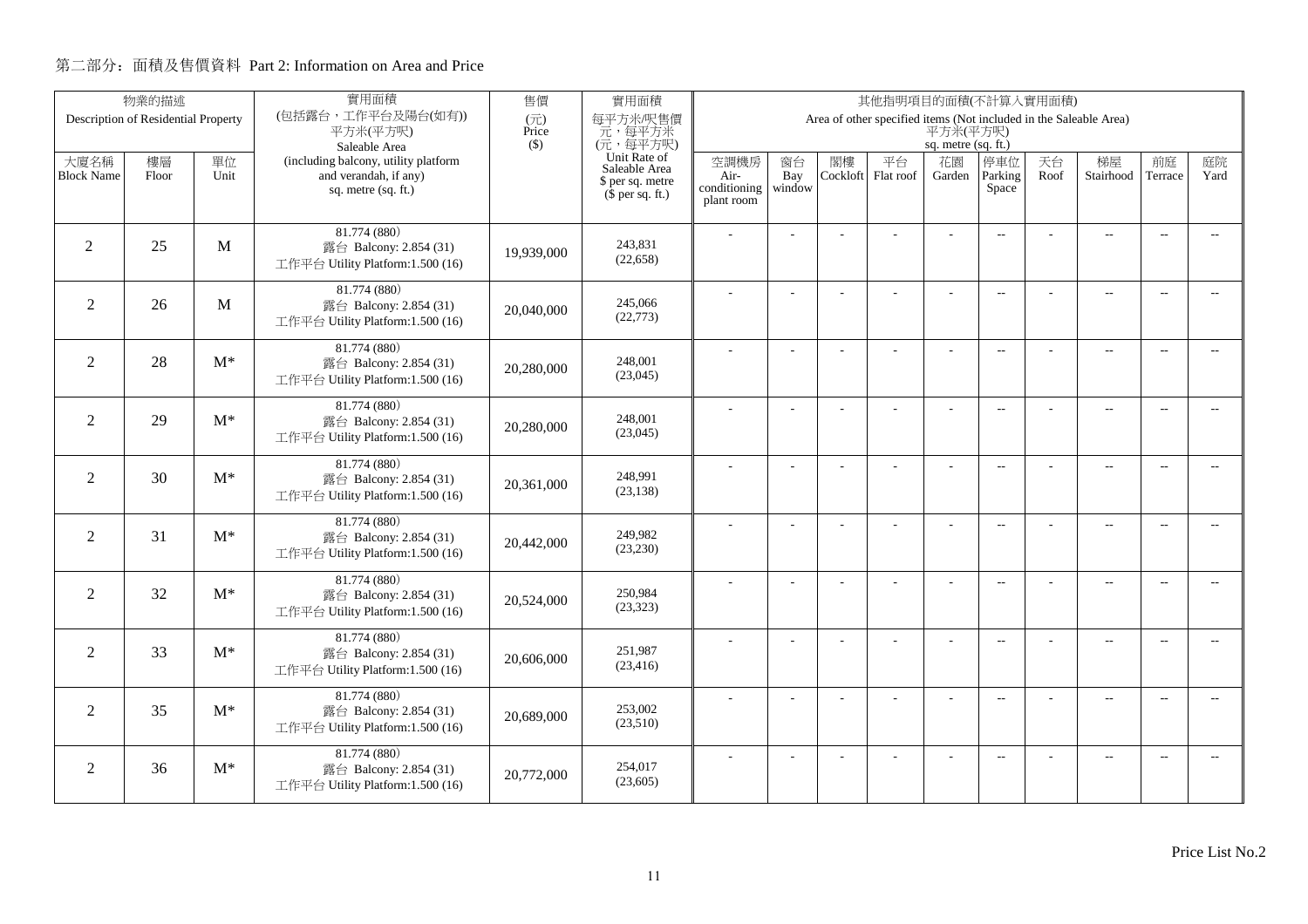| 物業的描述<br>Description of Residential Property |             |            | 實用面積<br>(包括露台,工作平台及陽台(如有))<br>平方米(平方呎)<br>Saleable Area                               | 售價<br>(元)<br>Price<br>$($)$ | 實用面積<br>每平方米/呎售價<br>一元, 每平方米<br>(元, 每平方呎)                             | 其他指明項目的面積(不計算入實用面積)<br>Area of other specified items (Not included in the Saleable Area)<br>平方米(平方呎)<br>sq. metre (sq. ft.) |                     |    |                          |              |                         |            |                 |               |            |
|----------------------------------------------|-------------|------------|---------------------------------------------------------------------------------------|-----------------------------|-----------------------------------------------------------------------|-----------------------------------------------------------------------------------------------------------------------------|---------------------|----|--------------------------|--------------|-------------------------|------------|-----------------|---------------|------------|
| 大廈名稱<br><b>Block Name</b>                    | 樓層<br>Floor | 單位<br>Unit | (including balcony, utility platform)<br>and verandah, if any)<br>sq. metre (sq. ft.) |                             | Unit Rate of<br>Saleable Area<br>\$ per sq. metre<br>$$$ per sq. ft.) | 空調機房<br>Air-<br>conditioning<br>plant room                                                                                  | 窗台<br>Bay<br>window | 閣樓 | 平台<br>Cockloft Flat roof | 花園<br>Garden | 停車位<br>Parking<br>Space | 天台<br>Roof | 梯屋<br>Stairhood | 前庭<br>Terrace | 庭院<br>Yard |
|                                              | 37          | $M^*$      | 81.774 (880)<br>露台 Balcony: 2.854 (31)<br>工作平台 Utility Platform:1.500 (16)            | 20,855,000                  | 255,032<br>(23,699)                                                   | <b>.</b>                                                                                                                    |                     |    |                          |              | --                      |            | $\sim$ $-$      | --            |            |
| $\mathcal{D}$                                | 38          | $M^*$      | 81.774 (880)<br>露台 Balcony: 2.854 (31)<br>工作平台 Utility Platform:1.500 (16)            | 21,021,000                  | 257,062<br>(23,888)                                                   |                                                                                                                             |                     |    |                          | ۰            | --                      |            | $\sim$ $-$      | --            |            |
| ာ                                            | 39          | $M^*$      | 81.774 (880)<br>露台 Balcony: 2.854 (31)<br>工作平台 Utility Platform:1.500 (16)            | 21,021,000                  | 257,062<br>(23,888)                                                   |                                                                                                                             |                     |    |                          |              | --                      |            | $\sim$ $-$      | --            |            |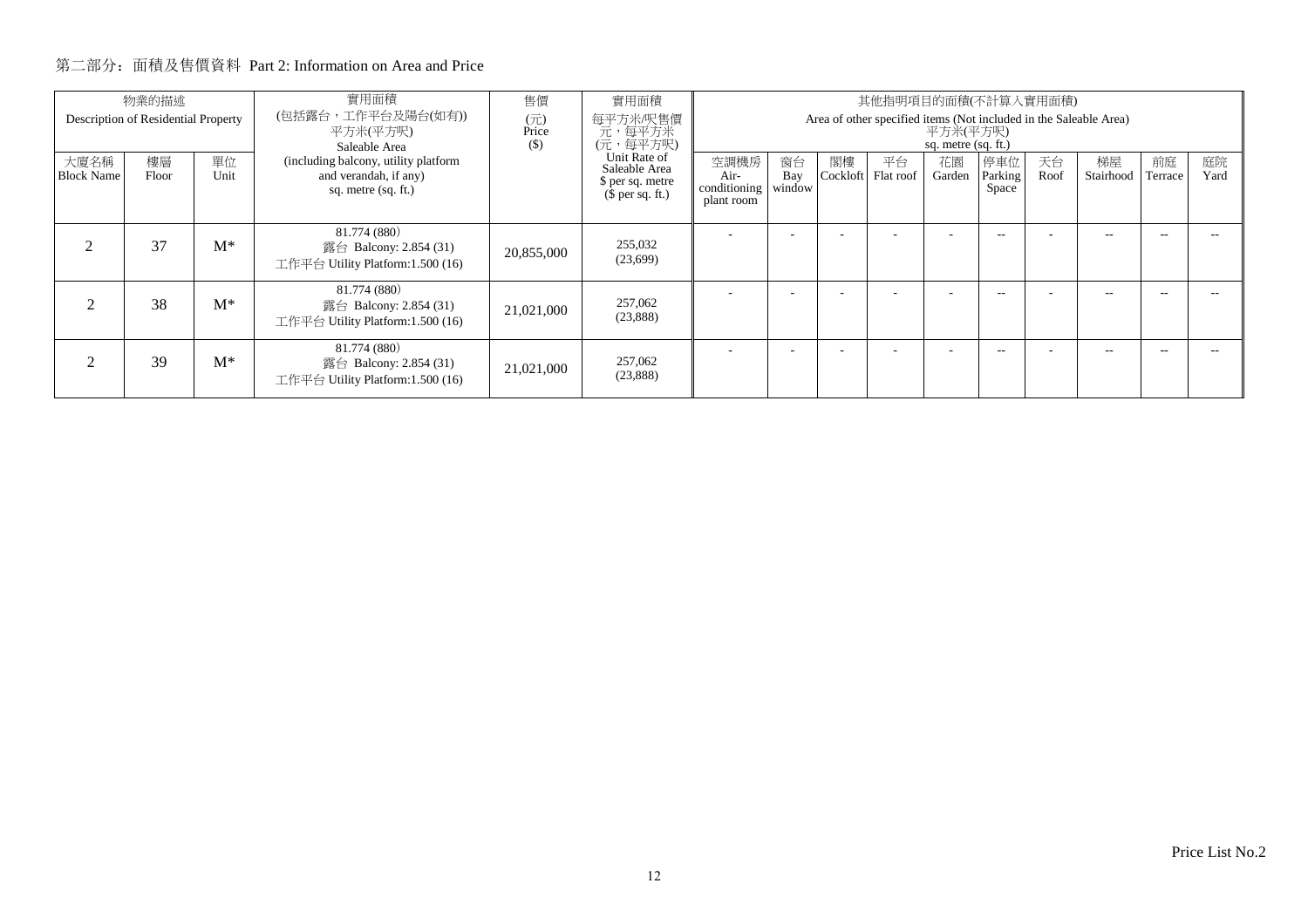#### 第三部份:其他資料 Part 3: Other Information

- $(1)$ 準買家應參閱發展項目的售樓說明書,以了解該項目的資料。 Prospective purchasers are advised to refer to the sales brochure for the Development for information on the Development.
- (2) 根據《一手住宅物業銷售條例》第52(1)條及第53(2)及(3)條,- According to sections 52(1) and 53(2) and (3) of the Residential Properties (First-hand Sales) Ordinance, –

#### 第52(1)條 / Section 52(1)

在某人就指明住宅物業與擁有人訂立臨時買賣合約時,該人須向擁有人支付售價的5%的臨時訂金。

A preliminary deposit of 5% of the purchase price is payable by a person to the owner on entering into a preliminary agreement for sale and purchase in respect of the specified residential property with the owner.

#### 第53(2)條 / Section 53(2)

如某人於某日期訂立臨時買賣合約,並於該日期後的5 個工作日內,就有關住宅物業簽立買賣合約,則擁有人必須在該日期後的8 個工作日内,簽立該買賣合約。

If a person executes an agreement for sale and purchase in respect of the residential property within 5 working days after the date on which the person enters into the preliminary agreement for sale and purchase, the owner for sale and purchase within 8 working days after that date.

#### 第 53(3)條 / Section 53(3)

如某人於某日期訂立臨時買賣合約時,但沒有於該日期後的5 個工作日内,就有關住宅物業簽立買賣合約,則 – (i) 該臨時合約即告終止;(ii) 有關的臨時訂金即予沒收;及 (iii) 擁有人不得就該人沒有簽立買賣合約而針對該人提出進 一步申索。

If a person does not execute an agreement for sale and purchase in respect of the residential property within 5 working days after the date on which the person enters into the preliminary agreement for sale and purchase- ( terminated;(ii) the preliminary deposit is forfeited; and (iii) the owner does not have any further claim against the person for the failure.

(3) 實用面積及屬該住宅物業其他指明項目的面積是按《一手住宅物業銷售條例》第8 條及附表二第2 部的計算得出的。

The saleable area and area of other specified items of the residential property are calculated in accordance with section 8 and Part 2 of Schedule 2 to the Residential Properties (First-hand Sales) Ordinance.

 $(4)$ 註:於本第4段內,「售價」指本價單第二部份表中所列之價目,而「成交金額」指臨時買賣合約及買賣合約所載之價目(即售價經計算相關支付條款及適用折扣後之價錢)。因應相關支付條款及適用折扣按售價計算得出之價目, 皆向下捨入計至百位數作為成交金額。

Note: In this paragraph 4, "Price" means the price set out in the schedule in Part 2 of this price list, and "Transaction Price" means the purchase price set out in the Preliminary Agreement for Sale and Purchase and Agree the purchase price after applying the relevant terms of payment and applicable discount(s) on the Price. The price obtained after applying the relevant terms of payment and applicable discounts on the Price will be rounded dollars to determine the Transaction Price.

#### (4)(i) 支付條款 Terms of payment

於簽署臨時買賣合約時,買方須繳付相等於成交金額的5%作為臨時訂金。請備銀行本票港幣\$100,000.00以支付部份臨時訂金,抬頭請寫「孖士打律師行」。請另備支票以補足臨時訂金之餘額。 Purchasers shall nay the Preliminary Deposit (which is equivalent to 5% of Transaction Price) upon signing of the preliminary agreement for sale and purchase. A cashier order of HK\$100,000,00 heing part of the Preliminary payable to "Mayer Brown". Please prepare a cheque to pay for the balance of the Preliminary Deposit.

(A)180天付款計劃 180-day Payment Plan (照售價減8%) (8% discount on the Price)

- (1) 相等於成交金額5%之臨時訂金於買方簽署臨時買賣合約時繳付。 A preliminary deposit equivalent to 5% of Transaction Price shall be paid upon signing of the preliminary agreement for sale and purchase.
- (2) 成交金額5%即加付訂金於買方簽署臨時買賣合約60天內繳付。 5% of Transaction Price being further deposit shall be paid within 60 days after signing of the preliminary agreement for sale and purchase.

(3) 成交金額90%即成交金額餘款於買方簽署臨時合約後180天內繳付或於賣方向買方發出書面通知書可將期數內的住宅物業之業權有效地轉讓予買方的日期後的14日內繳付,以較早者為準。 90% of Transaction Price being balance of Transaction Price shall be paid within 180 days after signing of the preliminary agreement for sale and purchase or within 14 days after the date of written notification to the Pur is in a position validly to assign the residential property in the Phase to the Purchaser, whichever is earlier.

買方可向發展商指定之財務機構申請「備用第二按揭貸款」。詳情請參閱第(4)(iii)(b)段。 The Purchaser may apply the "Standby Second Mortgage Loan" from the Vendor's designated financing company. Please refer to paragraph (4)(iii)(b) for details.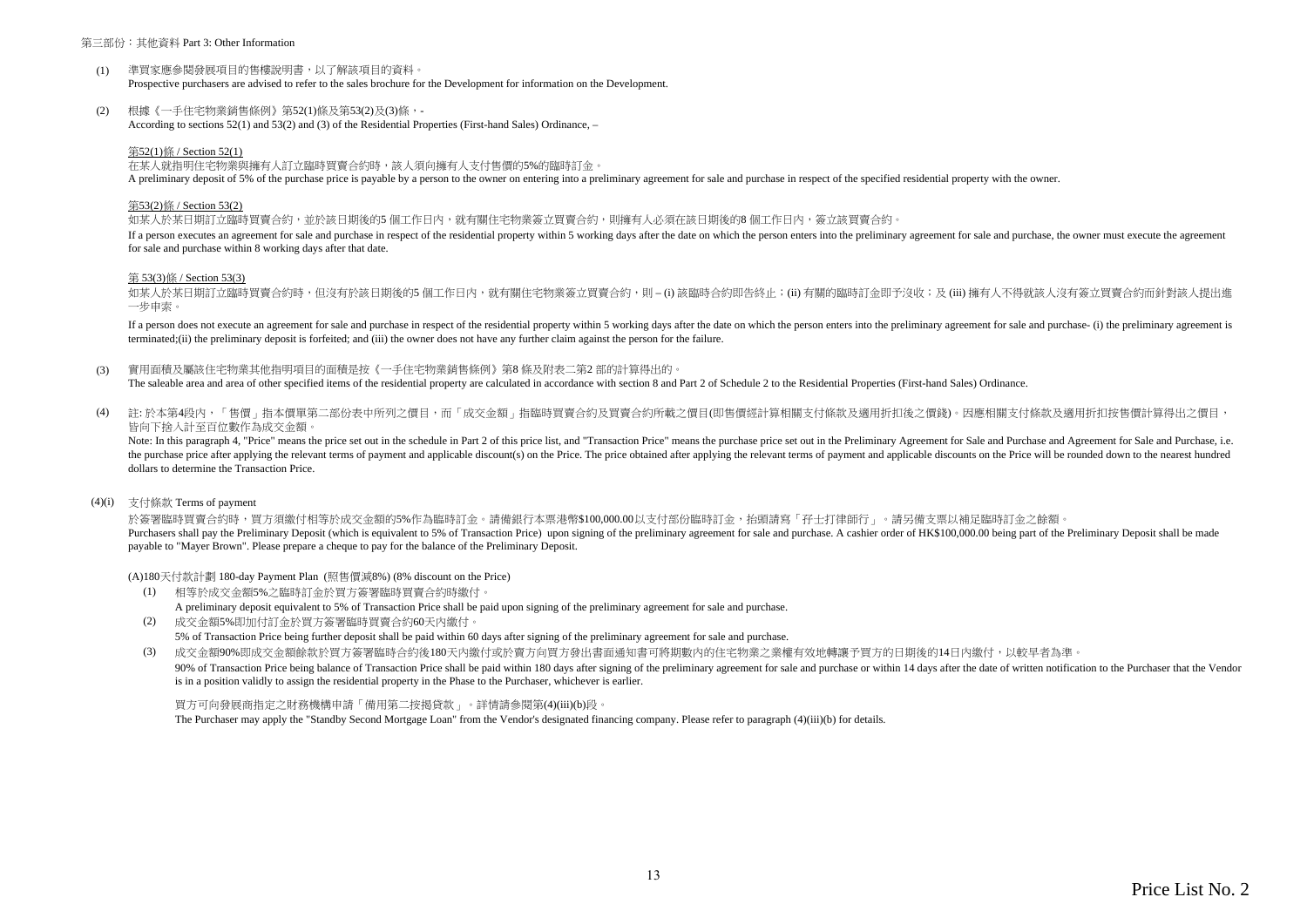(B)180天按揭付款計劃 180-day Mortgage Payment Plan (照售價減7%) (7% discount on the Price)

- (1) 相等於成交金額5%之臨時訂金於買方簽署臨時買賣合約時繳付。 A preliminary deposit equivalent to 5% of Transaction Price shall be paid upon signing of the preliminary agreement for sale and purchase.
- (2) 成交金額5%即加付訂金於買方簽署臨時買賣合約60天內繳付。 5% of Transaction Price being further deposit shall be paid within 60 days after signing of the preliminary agreement for sale and purchase.
- (3) 成交金額90%即成交金額餘款於買方簽署臨時合約後180天內繳付或於賣方向買方發出書面通知書可將期數內的住宅物業之業權有效地轉讓予買方的日期後的14日內繳付,以較早者為準。 90% of Transaction Price being balance of Transaction Price shall be paid within 180 days after signing of the preliminary agreement for sale and purchase or within 14 days after the date of written notification to the Pur is in a position validly to assign the residential property in the Phase to the Purchaser, whichever is earlier.

買方可向發展商指定之財務機構申請「備用第一按揭貸款」。詳情請參閱第(4)(iii)(a)段。

The Purchaser may apply the "Standby First Mortgage Loan" from the Vendor's designated financing company. Please refer to paragraph (4)(iii)(a) for details.

(C)360天付款計劃 360-day Payment Plan (照售價減6%) (6% discount on the Price)

- (1) 相等於成交金額5%之臨時訂金於買方簽署臨時買賣合約時繳付。 A preliminary deposit equivalent to 5% of Transaction Price shall be paid upon signing of the preliminary agreement for sale and purchase.
- (2) 成交金額5%即加付訂金於買方簽署臨時買賣合約後60天內繳付。 5% of Transaction Price being further deposit shall be paid within 60 days after signing of the preliminary agreement for sale and purchase.
- (3) 成交金額90%即成交金額餘款於買方簽署臨時合約後360天內繳付或於賣方向買方發出書面通知書可將期數內的住宅物業之業權有效地轉讓予買方的日期後的14日內繳付,以較早者為準。 90% of Transaction Price being balance of Transaction Price shall be paid within 360 days after signing of the preliminary agreement for sale and purchase or within 14 days after the date of written notification to the Pur is in a position validly to assign the residential property in the Phase to the Purchaser, whichever is earlier.

買方可向發展商指定之財務機構申請「備用第二按揭貸款」。詳情請參閱第(4)(iii)(b)段。

The Purchaser may apply the "Standby Second Mortgage Loan" from the Vendor's designated financing company. Please refer to paragraph (4)(iii)(b) for details.

(D)360天按揭付款計劃 360-day Mortgage Payment Plan (照售價減5%) (5% discount on the Price)

- (1) 相等於成交金額5%之臨時訂金於買方簽署臨時買賣合約時繳付。 A preliminary deposit equivalent to 5% of Transaction Price shall be paid upon signing of the preliminary agreement for sale and purchase.
- (2) 成交金額5%即加付訂金於買方簽署臨時買賣合約後60天內繳付。 5% of Transaction Price being further deposit shall be paid within 60 days after signing of the preliminary agreement for sale and purchase.
- (3) 成交金額90%即成交金額餘款於買方簽署臨時合約後360天內繳付或於賣方向買方發出書面通知書可將期數內的住宅物業之業權有效地轉讓予買方的日期後的14日內繳付,以較早者為準。 90% of Transaction Price being balance of Transaction Price shall be paid within 360 days after signing of the preliminary agreement for sale and purchase or within 14 days after the date of written notification to the Pur is in a position validly to assign the residential property in the Phase to the Purchaser, whichever is earlier.

買方可向發展商指定之財務機構申請「備用第一按揭貸款」。詳情請參閱第(4)(iii)(a)段。

The Purchaser may apply the "Standby First Mortgage Loan" from the Vendor's designated financing company. Please refer to paragraph (4)(iii)(a) for details.

(E)建築期付款計劃 Stage Payment Plan (照售價) (the Price)

- (1) 相等於成交金額5%之臨時訂金於買方簽署臨時買賣合約時繳付。 A preliminary deposit equivalent to 5% of Transaction Price shall be paid upon signing of the preliminary agreement for sale and purchase.
- (2) 成交金額5%即加付訂金於買方簽署臨時買賣合約後60天內繳付。 5% of Transaction Price being further deposit shall be paid within 60 days after signing of the preliminary agreement for sale and purchase. (3) 成交金額5%即部份成交金額於買方簽署臨時買賣合約後180天內繳付。
- 5% of Transaction Price being part payment of Transaction Price shall be paid within 180 days after signing of the preliminary agreement for sale and purchase.

(4) 成交金額85%即成交金額餘款於賣方向買方發出書面通知書可將期數內的住宅物業之業權有效地轉讓予買方的日期後的14日內繳付。 85% of Transaction Price being balance of Transaction Price shall be paid within 14 days after the date of written notification to the Purchaser that the Vendor is in a position validly to assign the residential property i Purchaser.

買方可向發展商指定之財務機構申請「備用第二按揭貸款」。詳情請參閱第(4)(iii)(b)段。

The Purchaser may apply the "Standby Second Mortgage Loan" from the Vendor's designated financing company. Please refer to paragraph (4)(iii)(b) for details.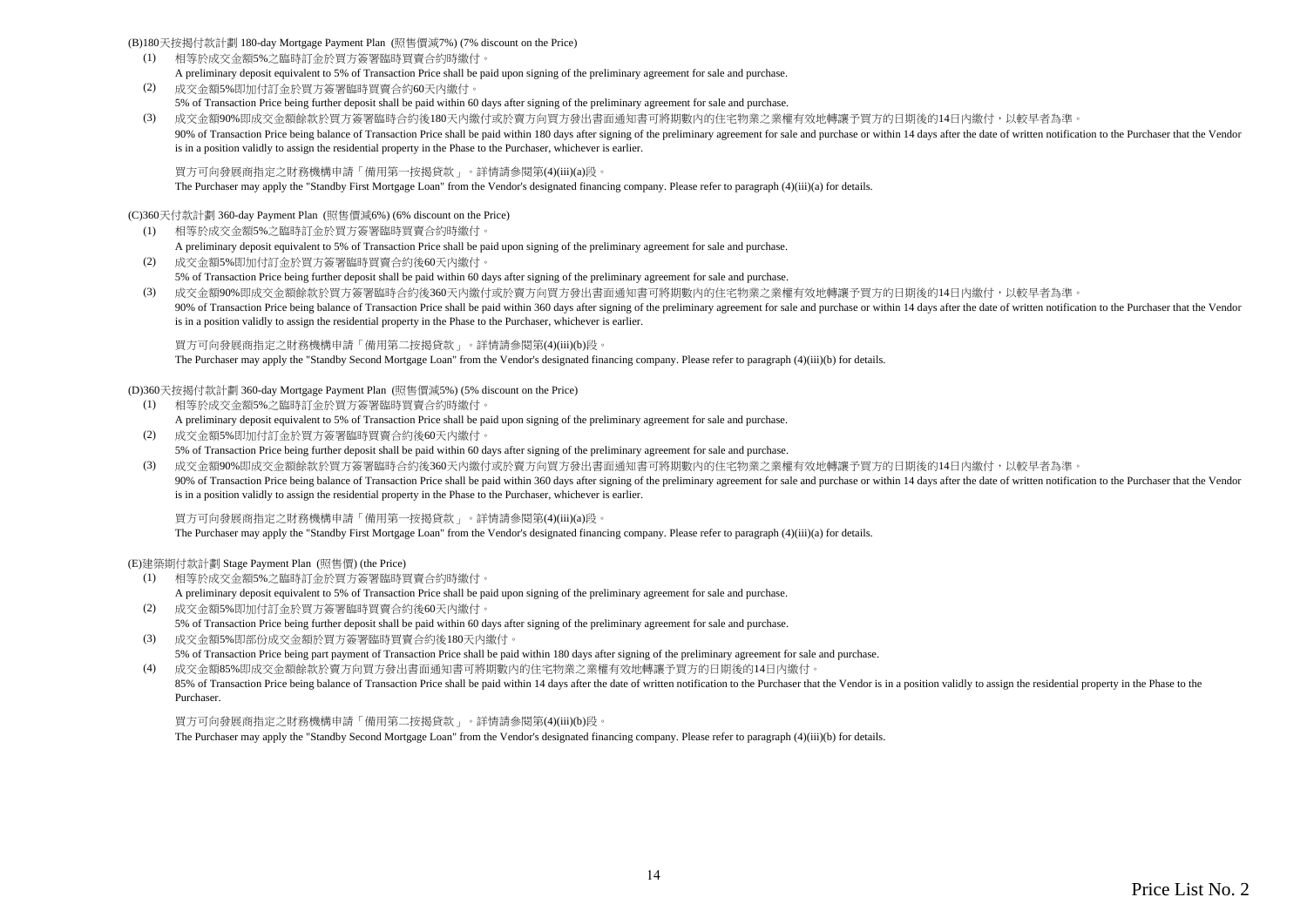#### (4)(ii) 售價獲得折扣的基礎 The basis on which any discount on the Price is available

- (a) 請參閱第(4)(i)段。 Please refer to paragraph (4)(i).
- (b) 「置業有禮」特別折扣 "Home Purchase" Special Discount: 買方可獲額外2%售價折扣優惠作為「置業有禮」特別折扣。 An extra 2% discount on the Price would be offered to the Purchasers as the "Home Purchase" Special Discount.
- (c) 「印花稅津貼」優惠 "Subsidy of Stamp Duty" Benefit: 買方可獲額外10.5%售價折扣優惠作為「印花稅津貼」優惠。 An extra 10.5% discount on the Price would be offered to the Purchasers as "Subsidy of Stamp Duty" Benefit.

#### (4)(iii) 可就購買該項目中的指明住宅物業而連帶獲得的任何贈品、財務優惠或利益

Any gift, or any financial advantage or benefit, to be made available in connection with the purchase of a specified residential property in the Development

(a) 備用第一按揭貸款(「第一按揭貸款」)Standby First Mortgage Loan ("First Mortgage Loan") (此安排只適用於選擇(B)180天按揭付款計劃或(D)360天按揭付款計劃之買方。) (This arrangement is only applicable to Purchasers who choose (B) 180-day Mortgage Payment Plan or (D) 360-day Mortgage Payment Plan. )

買方可向賣方指定財務機構申請第一按揭貸款。主要條款如下:

The Purchaser can apply the First Mortgage Loan from the Vendor's designated financing company. Key terms are as follows:

- (1) 買方必須於買賣合約內訂明的付清成交金額餘額之日或期數的預計關鍵日期(以較早者為準)前最少60日以書面向指定財務機構申請第一按揭貸款。 The Purchaser shall make a written application to the designated financing company for a First Mortgage Loan in not less than 60 days before the date of settlement of the balance of the Transaction Price or the estimated m Phase as specified in the Agreement for Sale and Purchase (whichever is earlier).
- (2) 第一按揭貸款以住宅物業之第一法定按揭作抵押。 The First Mortgage Loan shall be secured by a first legal mortgage over the residential property.
- (3) 第一按揭貸款金額最高為成交金額的80%。 The maximum amount of First Mortgage Loan is 80% of the Transaction Price.
- (4) 第一按揭貸款首三年之按揭利率為指定財務機構不時報價之最優惠利率(P)減年息2.85% (P-2.85%) (現時P=5.125%) 計算,第四及第五年之按揭利率為指定財務機構不時報價之最優惠利率(P),其後之按揭利率為指定財務 機構不時報價之最優惠利率(P)加年息1.5% (P+1.5%),利率浮動。最終按揭利率以指定財務機構審批結果而定。最優惠利率選用指定融資公司之報價。 Interest rate of First Mortgage Loan for the first three years shall be at the Prime Rate (P) quoted by the designated financing company from time to time minus 2.85% per annum (P-2.85%) (currently P=5.125%), for the fourt shall be at the Prime Rate (P) quoted by the designated financing company from time to time, thereafter at the Prime Rate (P) designated by the financing company from time to time plus 1.5% per annum (P+1.5%), subject to f final interest rate is subject to the approval of the designated financing company. Prime Rate is quoted by the designated financing company.
- (5) 第一按揭貸款年期最長為25年。

The maximum tenor of First Mortgage Loan shall be 25 years.

(6) 買方及其擔保人(如有)須提供足夠文件證明其還款能力,包括但不限於在指定財務機構要求下提供信貸報告、收入證明及/或銀行紀錄。

The Purchaser and his/her/its guarantor (if any) shall provide sufficient documents to prove his/her/its repayment ability, including without limitation the provision of credit report, income proof and/or banking record up designated financing company.

(7) 第一按揭貸款申請須由指定財務機構獨立審批。

The First Mortgage Loan shall be approved by the designated financing company independently.

- (8) 所有第一按揭貸款法律文件須由賣方代表律師辦理,並由買方負責有關律師費用及雜費。買方可選擇另行自聘律師作為買方代表律師,在此情況下,買方亦須負責其代表律師有關第一按揭貸款的律師費用及雜費。 All legal documents of First Mortgage Loan shall be handled by the Vendor's solicitors and all the costs and disbursements relating thereto shall be borne by the Purchaser. The Purchaser can choose to instruct his/her/its for him/her/it, and in such event, the Purchaser shall also bear his/her/its own solicitors' costs and disbursements relating to the First Mortgage Loan.
- (9) 買方敬請向指定財務機構查詢有關第一按揭貸款用途及詳情。第一按揭貸款批出與否及其條款,指定財務機構有最終決定權。不論第一按揭貸款獲批與否,買方仍須按買賣合約完成住宅物業的交易及繳付住宅物業的成 交金額全數。

The Purchaser is advised to enquire with the designated financing company about the purpose and the details of the First Mortgage Loan. The approval or disapproval of the First Mortgage Loan and the terms thereof are subje decision of the designated financing company. Irrespective of whether the First Mortgage Loan is granted or not, the Purchaser shall complete the purchase of the residential property and shall pay the full Transaction Pric property in accordance with the Agreement for Sale and Purchase.

(10) 第一按揭貸款受其他條款及細則約束。

The First Mortgage Loan is subject to other terms and conditions.

- (11) 賣方無給予或視之為已給予任何就第一按揭貸款之批核的陳述或保證。
	- No representation or warranty is given or shall be deemed to have been given by the Vendor as to the approval of the First Mortgage Loan.
- (12) 賣方沒有參與及提供第一按揭貸款。第一按揭貸款只是由指定財務機構提供予買方。而無論在任何情況下,賣方無須因第一按揭貸款所引發的任何事情負上任何責任。 Notice is hereby given that the Vendor is not involved in the arrangement of the First Mortgage Loan mentioned above. The arrangement of the First Mortgage Loan is provided or procured to the Purchaser by the designated fi company and in no circumstances shall the Vendor be held liable for anything arising from or in connection with the arrangement of the First Mortgage Loan.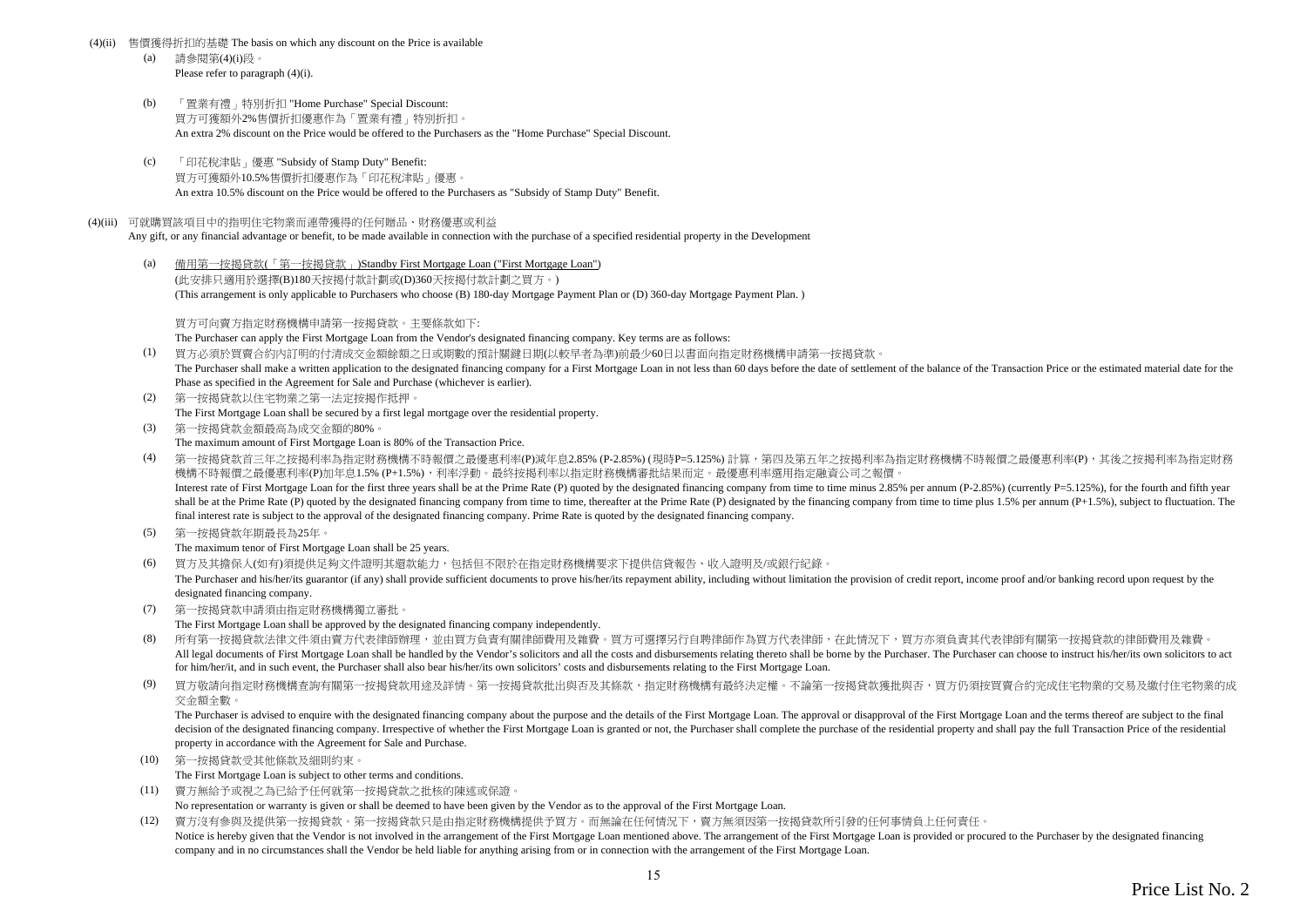(b) 備用第二按揭貸款(「第二按揭貸款」) Standby Second Mortgage Loan ("Second Mortgage Loan")

(此安排只適用於選擇(A)180天付款計劃、(C)360天付款計劃或(E)建築期付款計劃之買方。) (This arrangement is only applicable to Purchasers who choose (A) 180-day Payment Plan, (C) 360-day Payment Plan or (E) Stage Payment Plan. )

買方可向賣方指定財務機構申請第二按揭貸款。主要條款如下:

The Purchaser can apply the Second Mortgage Loan from the Vendor's designated financing company. Key terms are as follows:

(1) 買方須先獲取第一按揭銀行同意辦理住宅物業之第二按揭,並能出示足夠文件證明第一按揭貸款加第二按揭貸款及買方及其擔保人(如有)之其他貸款之每月總還款額對買方及其擔保人(如有)之每月總入息之比率不超過 香港金融管理局最新公佈之「供款與入息比率」。

The Purchaser shall have obtained the prior consent of the first mortgagee bank for processing the Second Mortgage Loan for the residential property and shall provide satisfactory documents to prove that the ratio of the t monthly repayment of the first mortgage loan, the Second Mortgage Loan and any other loan(s) of the Purchaser and his/her/its guarantor (if any) to the total monthly income of the Purchaser and his/her/its guarantor (if an the latest Debt Servicing Ratio as announced by the Hong Kong Monetary Authority.

(2) 第一按揭銀行須為指定財務機構指定及轉介之銀行。

First mortgagee bank shall be a bank specified and referred by the designated financing company.

- (3) 第二按揭貸款金額最高為成交金額的30%,但第一按揭貸款及第二按揭貸款總金額不得超過成交金額的80%。第二按揭貸款年期最長為20年或第一按揭貸款之年期,以較短者為準。 The maximum Second Mortgage Loan is 30% of the Transaction Price, but the total mortgage amount of first mortgage loan plus the Second Mortgage Loan shall not exceed 80% of Transaction Price. The maximum tenure of the Seco Mortgage Loan shall be 20 years or the tenure of first mortgage loan, whichever is shorter.
- (4) 第二按揭首三年之按揭利率為指定財務機構不時報價之最優惠利率(P)減2.85% (P-2.85%) (現時P=5.125%) 計算,其後年期之按揭利率以最優惠利率(P)計算,利率浮動。最終按揭利率以指定財務機構審批結果而定。 Interest rate of the Second Mortgage Loan for the first 3 years shall be at the Prime Rate(P) minus 2.85% (P-2.85%) per annum (currently P=5.125%); thereafter at the rate of P per annum, the rate is subject to fluctuation. rate is subject to the approval of the designated financing company.
- (5) 買方及其擔保人(如有)須提供足夠文件證明其還款能力,包括但不限於在指定財務機構要求下提供信貸報告、收入證明及/或銀行紀錄。 The Purchaser and his/her/its guarantor (if any) shall provide sufficient documents to prove his/her/its repayment ability, including without limitation the provision of credit report, income proof and/or banking record up designated financing company.
- (6) 第二按揭貸款須由指定財務機構獨立審批。

The Second Mortgage Loan shall be approved by the designated financing company independently.

- (7) 所有第二按揭貸款之文件必須由賣方指定之律師辦理,並由買方負責一切有關費用。買方可選擇另行自聘律師作為買方代表律師,在此情況下,買方亦須負責其代表律師有關第二按揭貸款的律師費用及雜費。 All legal documents of the Second Mortgage Loan shall be handled by the Vendor's solicitors and all the costs and disbursements relating thereto shall be borne by the Purchaser. The Purchaser can choose to instruct his/her to act for him/her/it, and in such event, the Purchaser shall also bear his/her/its own solicitors' costs and disbursements relating to the Second Mortgage Loan.
- (8) 買方敬請向指定財務機構查詢有關第二按揭貸款用途及詳情。第二按揭貸款批出與否及其條款,指定財務機構有最終決定權。不論第二按揭貸款獲批與否,買方仍須按買賣合約完成住宅物業的交易及繳付住宅物業的成 交金額全數。

The Purchaser is advised to enquire with the designated financing company about the purpose and the details of the Second Mortgage Loan. The approval or disapproval of the Second Mortgage Loan and the terms thereof are sub final decision of the designated financing company. Irrespective of whether the Second Mortgage Loan is granted or not, the Purchaser shall complete the purchase of the residential property and shall pay the full Transacti residential property in accordance with the Agreement for Sale and Purchase.

(9) 第二按揭貸款受其他條款及細則約束。

The Second Mortgage Loan is subject to other terms and conditions.

(10) 賣方無給予或視之為已給予任何就第二按揭貸款之批核的陳述或保證。

No representation or warranty is given or shall be deemed to have been given by the Vendor as to the approval of the Second Mortgage Loan.

- (11) 賣方沒有參與及提供第二按揭貸款。第二按揭貸款只是由指定財務機構提供予買方。而無論在任何情況下,賣方無須因第二按揭貸款所引發的任何事情負上任何責任。
- Notice is hereby given that the Vendor is not involved in the arrangement of the Second Mortgage Loan mentioned above. The arrangement of the Second Mortgage Loan is provided or procured to the Purchaser by the designated company and in no circumstances shall the Vendor be held liable for anything arising from or in connection with the arrangement of the Second Mortgage Loan.
- (c) 住宅車位優惠 Offer of Residential Parking Space

如買方購買於此價單第二部分有標上"\*"之住宅物業,賣方首次發售發展項目第一期及/或第二期內的住宅車位時將優先激請買方(連同其他持有本價單或賣方已公布或不時公布之其他價單下相同優惠之買方)按賣方其絕 對酌情權制訂之售價及條款認購一個住宅車位。買方須於賣方作出認購邀請時按賣方所訂時限決定是否購買住宅車位,並簽署相關臨時買賣合約及買賣合約,逾時作棄權論,賣方不會因此向買方作出任何賠償。本優惠 受其他條款及條件約束。

When the Vendor first launches the sale of the residential parking spaces in Phase I and/or Phase II of the Development, Purchaser of residential property marked with a "\*" in Part 2 of this Price List (together with other the same offers under this Price List or or other Price List(s) issued or to be issued by the Vendor from time to time) will be invited to apply for the purchase of one residential parking space (on such price and terms as absolute discretion prescribes). Purchaser must decide whether to purchase one residential carparking space and must enter into a relevant preliminary agreement for sales and purchase and agreement for sale and purchase wi prescribed the Vendor when the Vendor makes the invitation failing which the Purchaser will be deemed to have given un the offer and the Vendor will not make any compensation to the Purchaser therefor. The offer is subject and conditions.